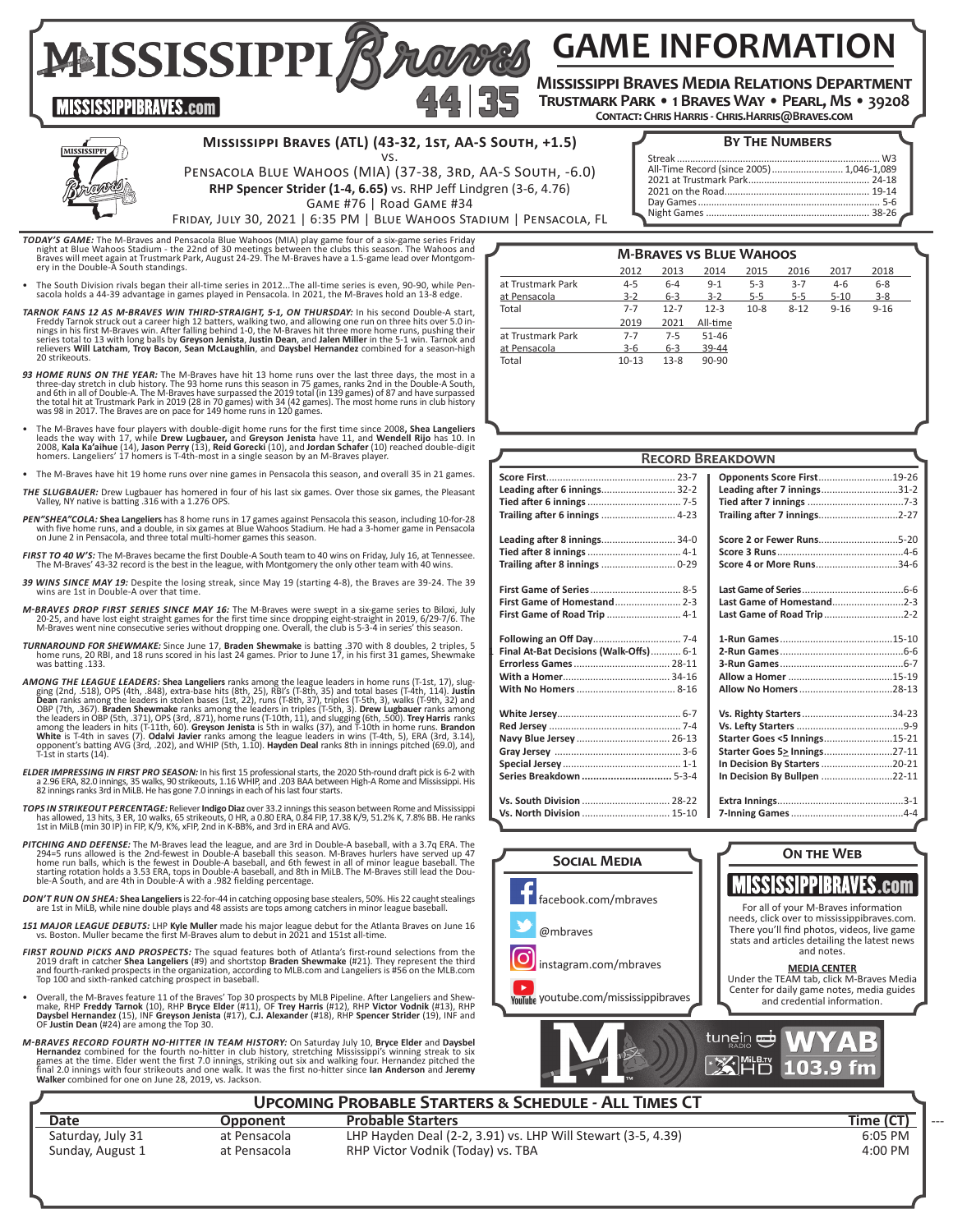

# **RHP | Spencer Strider**

**BATS: RIGHT THROWS: RIGHT HEIGHT:** 6-0 **WEIGHT:** 205 **DOB:**  $10/28/98$  **OPENING DAY AGE:** 22 **BORN:** COLUMBUS, OH **RESIDES:** KNOXVILLE, TN **PREP:** CHRISTIAN ACADEMY OF KNOXVILLE **COLLEGE:** CLEMSON **Twitter:** @SpencerSTRIDer **Acquired:** 4th round (126th overall), 2020

#### **TODAY'S GAME**

- 22-year-old RHP Spencer Strider makes his sixth Double-A start on Friday night in game four of the six game series at Pensacola. This is Strider's third start against the Wahoos, going 1-1 with a 9.00 ERA, 8 BB, 11 SO in those outings.
- Strider began his first professional season in Low-A Augusta, and was promoted to High-A Rome on June 1, and to Mississippi on June 22. In seven starts between Low-A and High-A, Strider he posted no record, and a 1.50 ERA (5 ER/30 IP), 11 walks, 56 strikeouts and .144 opponents' batting average.

## **LAST TIME OUT**

• The Knoxville, TN native gave up five runs on four hits, three walks, three strikeouts in his third-straight loss, in the 13-1 setback against the Shuckers last Saturday night.

## **2021 SPRING TRAINING**

• Made one appearance against Boston on March 13, allowed four earned runs on three hits with one walk and one strikeout in 1.0 inning of work.

## **2021 NOTES**

- Strider began his pro career with Low-A Augusta and made four starts, posting no record, and a 0.59 ERA (4 ER/14.2 IP), six walks, and 24 strikeouts.
- Promoted to High-A Rome on June 1 and made three starts for the Rome Braves, posting no record, and a 2.45 ERA (4 ER/14.2 IP), six walks, 24 strikeouts.
- *• Strider was promoted to Mississippi on June 22* after turning in the best start of his first professional season in Rome's extra-innings 7-5 loss against Bowling Green on June 18. He tossed a career-high six innings of one-run ball with one walk and 12 strikeouts, another career-high. A fourth inning solo home run was the only hit Strider allowed, and he took a no-decision after exiting in a 1-1 ballgame.
- In his first seven starts at the Single-A level, in 30 innings, Strider had 56 strikeouts compared to just 11 walks and an ERA of 2.45 prior to Mississippi promotion.

#### **2020 NOTES**

- In his first professional season, was added to Atlanta's 60-man player pool on August 17
- Spent the rest of the season at the club's alternate training site..

#### **AMATEUR**

- In three seasons with Clemson, went 5-2 with a 4.71 ERA (33 ER/63.0 IP) in 26 appearances, 10 starts...Struck out 89, an average of 12.7 per 9.0 innings.
- He missed the entire 2019 season after undergoing Tommy John surgery that February.
- He returned in 2020 and made a team-most four starts, allowing six runs in 12.0 innings (4.50 ERA) with 19 strikeouts.
- In his first season with the Tigers, 2018, was a Collegiate Baseball Freshman All-American, striking out 70 in 51.0 innings.
- Was a three-time ACC Academic Honor Roll member.
- Majored in political science.
- Before joining Clemson, attended the Christian Academy of Knoxville.
- He was Tennessee's Gatorade Player of the Year and Mr. Baseball as a senior, 2017... Drafted by the Cleveland Indians in the 35th round that year.

#### **PERSONAL**

Grew up idolizing Corey Kluber.

| <b>2021 STATS</b> |  |            |         |    |           |     |           |            |  |  |  |  |
|-------------------|--|------------|---------|----|-----------|-----|-----------|------------|--|--|--|--|
| GIGS              |  | <b>ERA</b> | ΙP      | ER | <b>BB</b> | SO. | <b>HR</b> | <b>AVG</b> |  |  |  |  |
|                   |  | 6.65       | 23.0 17 |    | 16        | 33  |           | 229        |  |  |  |  |

# **Braves Record when Strider:**

**Starts: 2-4 Gets a Quality Start: 0-0 No Decision: 1-0 Relieves: NA**

# **Strider's 2021 Day-by-Day**

| <b>AUGUSTA</b> |      |                                                           |                 |          |   |    |    |    |    |
|----------------|------|-----------------------------------------------------------|-----------------|----------|---|----|----|----|----|
| Date           | Opp. | <b>Decision/Result</b>                                    | $IP$ ( $PC/K$ ) |          |   | ER | ΒB | SΟ | НR |
| 5/14           | @MB  | ND/W. 10-2                                                | 3.0(37/27)      | 0        | 0 | 0  |    |    |    |
| 5/19           | FAY  | ND/W. 7-3                                                 | 3.2(60/44)      | $\Omega$ |   |    |    | 10 |    |
| 5/25           | @COL | ND/W. 4-3                                                 | 4.2(69/41)      |          |   |    |    | a  |    |
| 5/30           | @COL | ND/W. 5-3                                                 | 4.0 (70/46)     |          |   |    |    |    |    |
|                |      | 4 GS. 0-0, 0.59 ERA, 15.1 IP, 1 ER, 5 BB, 32 SO, .118 AVG |                 |          |   |    |    |    |    |

#### **ROME**

| KUME |      |                                                           |            |   |    |    |           |    |
|------|------|-----------------------------------------------------------|------------|---|----|----|-----------|----|
| Date | Opp. | <b>Decision/Result</b>                                    | IP (PC/K)  |   | ER | ВB | <b>SO</b> | ΗR |
| 6/5  | @BG  | ND/L, 7-5                                                 | 4.0(77/46) |   |    |    |           |    |
| 6/12 | ASH  | ND/W. 6-2                                                 | 4.2(80/47) | 6 |    |    |           |    |
| 6/18 | ΒG   | ND/L, 7-5                                                 | 6.0(84/63) |   |    |    |           |    |
|      |      | 3 GS. 0-0. 2.45 ERA. 14.2 IP. 4 ER. 6 BB. 24 SO. .170 AVG |            |   |    |    |           |    |

#### **MISSISSIPPI**

| JUNE |      |                                                          |                           |   |   |    |    |    |    |
|------|------|----------------------------------------------------------|---------------------------|---|---|----|----|----|----|
| Date | Opp. | <b>Decision/Result</b>                                   | IP (PC/K)                 |   | R | ER | ΒB | SΟ | ΗR |
| 6/24 | TNS  | ND/W. 6-2                                                | 4.2 (81/58)               | 3 |   |    |    | 8  |    |
| 6/30 | @MTG | $L.1/L.6-3$                                              | 3.2(78/48)                |   |   |    |    |    |    |
|      |      | 2 GS, 0-1, 5.40 ERA, 8.1 IP, 5 ER, 4 BB, 13 SO, .267 AVG |                           |   |   |    |    |    |    |
|      |      |                                                          |                           |   |   |    |    |    |    |
| JULY |      |                                                          |                           |   |   |    |    |    |    |
| Date | Opp. |                                                          | Decision/Result IP (PC/K) |   |   | ER | ВB | SΟ | ΗR |

7/6 PNS W,1/W, 8-1 5.1 (84/54) 3 1 1 3 11 0

# 7/11 PNS L, 2/L, 10-4 0.2 (34/11) 0 5 5 5 0 0<br>7/17 @TNS L, 3/L, 2-0 5.0 (86/62) 4 1 1 1 6 0  $7/17$  @TNS L,3/L,2-0 5.0 (86/62) 4 1 1 1 6 0<br>7/24 BLX L.4/L.13-1 3.2 (87/52) 4 5 5 3 3 0

7/24 BLX L,4/L, 13-1 3.2 (87/52) 4 5 5 3 3 0 **4 GS, 1-3, 7.36 ERA, 14.2 IP, 12 ER, 12 BB, 20 SO, .208 AVG**

| <b>2021 M-BRAVES HIGHS</b>    |
|-------------------------------|
|                               |
|                               |
|                               |
|                               |
| R 5 (2x: Last 7/24 vs. BLX)   |
| ER  5 (2x: Last 7/24 vs. BLX) |
|                               |

| <b>CAREER HIGHS</b>           |
|-------------------------------|
|                               |
|                               |
|                               |
|                               |
| R 5 (2x: Last 7/24 vs. BLX)   |
| ER  5 (2x: Last 7/24 vs. BLX) |
|                               |

|                |            |                |          |                |          |              |                |                |                | <b>VS. PENSACOLA</b> |  |  |  |  |  |  |  |  |  |  |  |  |  |
|----------------|------------|----------------|----------|----------------|----------|--------------|----------------|----------------|----------------|----------------------|--|--|--|--|--|--|--|--|--|--|--|--|--|
| G/GS           | W-L-ND     | <b>ERA</b>     | Sv       | IP             | н        | R            | ER             | BB             | SΟ             | ΗR                   |  |  |  |  |  |  |  |  |  |  |  |  |  |
| 2/2            | $1 - 1$    | 9.00           |          | 6.0            | 3        | 6            | 6              | 8              | 11             | 0                    |  |  |  |  |  |  |  |  |  |  |  |  |  |
| <b>PLAYER</b>  | <b>AVG</b> | AB             | н        | 2B             | 3В       | <b>HR</b>    | <b>RBI</b>     | BB             | so             |                      |  |  |  |  |  |  |  |  |  |  |  |  |  |
| Bleday, J      | .000       | $\mathbf{1}$   | 0        | $\Omega$       | $\Omega$ | $\Omega$     | $\Omega$       | 3              | $\Omega$       |                      |  |  |  |  |  |  |  |  |  |  |  |  |  |
| Burdick, P     | .000       | 2              | 0        | 0              | 0        | $\Omega$     | 0              | $\overline{2}$ | $\overline{2}$ |                      |  |  |  |  |  |  |  |  |  |  |  |  |  |
| Cribbs Jr., G  | .000       | 3              | 0        | $\Omega$       | $\Omega$ | $\Omega$     | $\mathbf{1}$   | $\Omega$       |                |                      |  |  |  |  |  |  |  |  |  |  |  |  |  |
| Encarnación, J | .000       | 3              | 0        | $\Omega$       | 0        | $\Omega$     | $\Omega$       | $\Omega$       | 3              |                      |  |  |  |  |  |  |  |  |  |  |  |  |  |
| Fortes, N      | .000       | $\overline{2}$ | 0        | 0              | 0        | $\Omega$     | $\Omega$       | $\Omega$       | $\overline{2}$ |                      |  |  |  |  |  |  |  |  |  |  |  |  |  |
| Hairston, D    | .000       | $\overline{2}$ | 0        | 0              | 0        | $\Omega$     | $\Omega$       | $\Omega$       | 1              |                      |  |  |  |  |  |  |  |  |  |  |  |  |  |
| Justus, C      | $- - -$    | 0              | 0        | 0              | $\Omega$ | $\Omega$     | $\mathbf{1}$   | 1              | 0              |                      |  |  |  |  |  |  |  |  |  |  |  |  |  |
| Mahan, R       | 1.000      | 2              | 2        |                | 0        | $\Omega$     | $\Omega$       |                | 0              |                      |  |  |  |  |  |  |  |  |  |  |  |  |  |
| Mesa, VV       | .000       | $\overline{2}$ | $\Omega$ | <sup>0</sup>   | 0        | $\Omega$     | $\Omega$       | 0              | 2              |                      |  |  |  |  |  |  |  |  |  |  |  |  |  |
| Nuñez, J       | .500       | 2              | 1        |                | 0        | $\Omega$     | 1              | $\Omega$       | <sup>0</sup>   |                      |  |  |  |  |  |  |  |  |  |  |  |  |  |
| Osborne, J     | $-$        | 0              | 0        | $\Omega$       | 0        | $\Omega$     | $\overline{1}$ | 1              | 0              |                      |  |  |  |  |  |  |  |  |  |  |  |  |  |
| Pompey, T      | .000       | 1              | 0        | 0              | 0        | <sup>0</sup> | $\Omega$       | 0              | 0              |                      |  |  |  |  |  |  |  |  |  |  |  |  |  |
| Total          | .150       | 20             | 3        | $\overline{2}$ | 0        | 0            | 4              | 8              | 11             |                      |  |  |  |  |  |  |  |  |  |  |  |  |  |

# **STRIDER'S CAREER STATS**

|         | Season League                                                | Team W L                                       |  |  |  |  | ERA G GS CG SHO SV IP H R ER HR HB                     |  |                |        | <b>BB</b> | IBB SO         |     | <b>WHIP AVG</b> |  |
|---------|--------------------------------------------------------------|------------------------------------------------|--|--|--|--|--------------------------------------------------------|--|----------------|--------|-----------|----------------|-----|-----------------|--|
| 2021    | Minors                                                       | 3 Teams 1 4 3.74 13 13 0 0 0 53.0 34 22 22 2 5 |  |  |  |  |                                                        |  |                |        | 27 0      |                | -89 | 1.15 .182       |  |
| 2021 A  |                                                              | AUG 0 0 0.59 4 4 0 0 0 15.1 6 1 1              |  |  |  |  |                                                        |  | $\overline{0}$ | $\Box$ | 5.        | $\overline{0}$ |     | 32  0.72  .118  |  |
| 2021 A+ |                                                              | ROM                                            |  |  |  |  | 0 0 2.45 3 3 0 0 0 14.2 9 4 4                          |  | $1 \quad 2$    |        | 60        |                |     | 24 1.02 1.70    |  |
| 2021    | - AA                                                         | MIS.                                           |  |  |  |  | 1 4 6.65 6 6 0 0 0 23.0 19 17 17 1 3 16 0 33 1.52 .229 |  |                |        |           |                |     |                 |  |
|         | Career Minors 3 Teams 1 4 3.74 13 13 0 0 0 53.0 34 22 22 2 5 |                                                |  |  |  |  |                                                        |  |                |        | 27 0      |                |     | 89 1.15 .182    |  |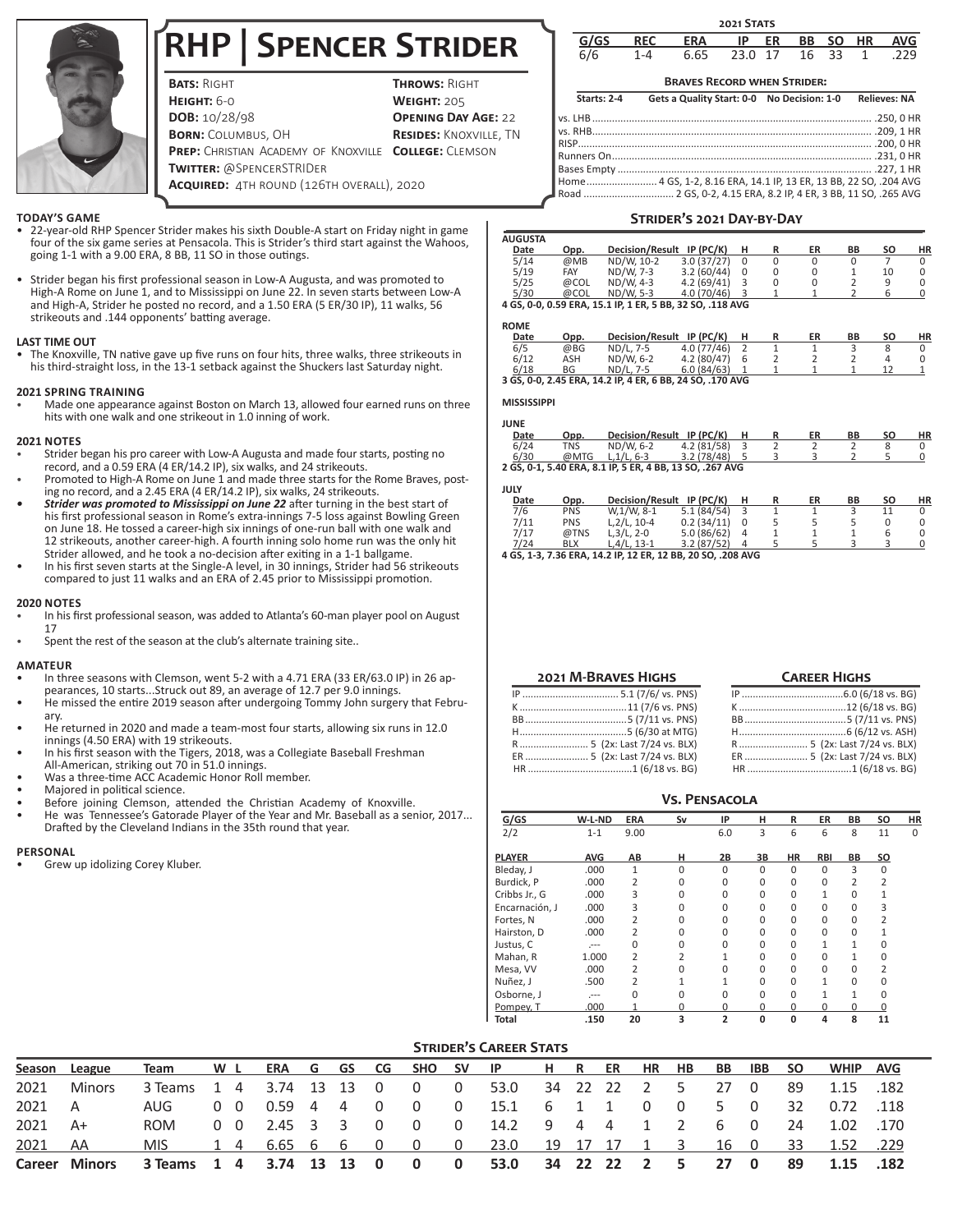# **Troy Bacon | RHP | 6-0, 190 | Tampa, FL | Sante Fe JC | 24**

| Games: 23                      | 2-0.3.10 ERA             | Strikeouts/Walks: 29/11 |
|--------------------------------|--------------------------|-------------------------|
| Saves/Opp: 0/0                 | High $IP: 2.0$           | High ER: 4              |
| Holds: $3$                     | High SO: 4               | High BB: 2              |
| Inherited Runners/Scored: 10/3 | vs. RHB: .180. 0 HR      | vs. LHB: .326. 1 HR     |
|                                | <b>LAST FIVE OUTINGS</b> |                         |

| Date | Opp. | W-L | <b>ERA</b> | Sv-H | ID  |  | ER | BВ | SΟ | НR |
|------|------|-----|------------|------|-----|--|----|----|----|----|
| 7/29 | @PNS |     | 3.10       | H. 3 | 1.0 |  |    |    |    |    |
| 7/24 | BLX  |     | 3.21       |      | 0.2 |  |    |    |    |    |
| 7/21 | BLX  |     | 1.98       |      | 2.0 |  |    |    |    |    |
| 7/15 | @TNS |     | 2.13       |      | 0.1 |  |    |    |    |    |
| 7/13 | @TNS |     | 2.16       |      |     |  |    |    |    |    |

#### **• 4th round (110th overall), 2017 - Santa Fe JC**

First M-Brave to 2 wins and no runs in first 9 games, 12.1 IP w/ 12 K's and 2 BB..

• Named M-Braves Pitcher of the Month in May (2-0, 0.00, 0 ER, 11.1 IP, 2 BB, 10 SO) • Did not play in 2020.

• Dealt an immaculate inning on 6/22 vs. TNS (6th inning)

In 2019, made 26 appearances, 25 starts, all with High-A Florida

- Made six relief appearances in August and allowed one run in 12.1 innings (0.73 ERA), walking two and striking out 12.
- Split 2018 eason between High-A Florida and Single-A Rome, combining to go 3-2 with a 2.48 ERA (15 ER/54.1 IP), 55 strikeouts and four saves across 30 games.
- Allowed four runs in 0.1 innings in his professional debut for GCL Braves in 2017, before pitching to a 1.50 ERA (3 ER/18.0 IP) in his final 12 appearances.
- Committed to Mississippi State before forgoing his scholarship to sign with the Braves... In his one season at Santa Fe JC, was 4-2 with 1.23 ERA and 15 saves.

| DAYSBEL HERNÁNDEZ   RHP   6-1, 235   TOLLESON, AZ   24 |                          |                         |  |  |  |  |  |  |  |
|--------------------------------------------------------|--------------------------|-------------------------|--|--|--|--|--|--|--|
| Games: 17                                              | 3-0.3.47 ERA             | Strikeouts/Walks: 35/10 |  |  |  |  |  |  |  |
| Saves/Opp: 0/2                                         | High $IP: 2.0$           | High ER: 2              |  |  |  |  |  |  |  |
| Holds: 2                                               | High SO: 4               | High BB: 2              |  |  |  |  |  |  |  |
| Inherited Runners/Scored: 6/3                          | vs. RHB: .205, 0 HR      | vs. LHB: .208, 2 HR     |  |  |  |  |  |  |  |
|                                                        | <b>LAST FIVE OUTINGS</b> |                         |  |  |  |  |  |  |  |

#### **Date Opp. W-L ERA Sv-H IP H R ER BB SO HR** 7/29 @PNS 3.47 1.0 1 0 0 0 2 0 7/24 BLX 3.63 1.1 2 1 1 2 2 0 7/20 BLX 3.43 2.0 0 0 0 0 2 0 7/14 @TNS 3.79 S, 1 2.0 1 1 1 0 4 1 7/10 PNS 3.71 2.0 0 0 0 1 4 0

#### **• Signed as a non-drafted free agent, September 13, 2017**

- **• \*\*ATLANTA BRAVES #15 PROSPECT (BA/#17 PROSPECT (MLB)\*\***
- Pitched the final 2.0 innings (4 K, 1 BB) of combined no-hitter on 7/10 vs. PNS (Elder).
- Began 2021 w/ Triple-A Gwinnett, 5 G, 0-1, 9.64 ERA, 5 ER, 4.2 IP, 3 BB, 5 K, 9.64 K/9IP
- Appeared in six spring training games for the Braves in 2021 and posted no record and a 9.00 ERA, 4 ER, 4 H, 5 SO, 4 BB
- In 2020, pitched for Caneros de Los Mochis in the Mexican Pacific Winter League and was 1-1 with a 3.24 ERA, 2 SV, 9 G, 8.1 IP, 8 SO, 3 BB
- Spent the entire 2019 season with High-A Florida, making 35 relief appearances...Led the club in saves (7), wins (5, tied) and appearances (35, tied)...Struck out 70 hitters in 52.2 innings, an average of 12.0 strikeouts per 9.0 innings... Limited opponents to a .184 batting average

| WILL LATCHAM   RHP   6-2, 200   BRIARCLIFFE, PA   COASTAL CAROLINA   25     |            |     |            |                          |                |   |   |                         |           |    |            |  |  |
|-----------------------------------------------------------------------------|------------|-----|------------|--------------------------|----------------|---|---|-------------------------|-----------|----|------------|--|--|
| Games: 16                                                                   |            |     |            | 2-1, 4.91 ERA            |                |   |   | Strikeouts/Walks: 23/13 |           |    |            |  |  |
| Saves/Opp: 0/0                                                              |            |     |            |                          | High $IP: 2.0$ |   |   |                         |           |    | High ER: 4 |  |  |
| Holds: 5                                                                    |            |     |            |                          | High $SO:3$    |   |   |                         |           |    | High BB: 4 |  |  |
| Inherited Runners/Scored: 3/3<br>vs. RHB: .239, 2 HR<br>vs. LHB: .226, 1 HR |            |     |            |                          |                |   |   |                         |           |    |            |  |  |
|                                                                             |            |     |            | <b>LAST FIVE OUTINGS</b> |                |   |   |                         |           |    |            |  |  |
| Date                                                                        | Opp.       | W-L | <b>ERA</b> | Sv-H                     | ΙP             | н | R | ER                      | <b>BB</b> | SΟ | HR         |  |  |
| 7/29                                                                        | @PNS       |     | 4.91       |                          | 1.0            | O |   |                         | n         |    |            |  |  |
| 7/24                                                                        | <b>BLX</b> |     | 5.11       |                          | 1.0            |   |   |                         |           |    |            |  |  |
| 1/21                                                                        | <b>BLX</b> |     | 4.56       |                          | 1.0            | 4 |   |                         |           |    |            |  |  |
| 7/18                                                                        | @TNS       |     | 3.18       |                          | 1.0            | 0 |   | O                       |           |    |            |  |  |
| 7/15                                                                        | @TNS       |     | 3.32       |                          | 2.0            | 2 |   |                         |           |    |            |  |  |

#### **• Acquired as a Minor League Free Agent on April 21, 2021**

Added to the M-Braves active roster on 5/11 from the developmental list

- Was originally drafted by the Cardinals in the 17th round in 2017
- Went 0-2 with a 7.08 ERA in 31 games (32 ER/40.2 iP), 20 walks 31 strikeouts for the Double-A Springfield Cardinals in 2019/
- Participated in early workouts and seminars as part of the Cardinals Spring Training Early Program (S.T.E.P.) in 2019.
- Named a Florida State League All-Star in 2018 for Palm Beach, ranked 2nd among Cardinals minor league pitchers with 12 saves and T-7th with 44 appearances.
- Ranked 4th among New York-Penn League relief pitchers in 2017, and 5th among Cardinals minor league pitchers with 12.03 strikeouts/9 IP.

| INDIGO DIAZ   RHP   6-5, 250   N. VANCOUVER, CAN   MICHIGAN ST.   22 |                          |                        |
|----------------------------------------------------------------------|--------------------------|------------------------|
| Games: 4                                                             | 0-0, 0.00 ERA, 0 SV      | Strikeouts/Walks: 10/2 |
| Saves/Opp: 0/0                                                       | High $IP: 2.2$           | High $ER: -$           |
| Holds: 1                                                             | High $SO:5$              | High BB: 1             |
| Inherited Runners/Scored: 1/0                                        | vs. RHB: .154. 0 HR      | vs. LHB: .000. 0 HR    |
|                                                                      | <b>LAST FIVE OUTINGS</b> |                        |

| Date | Opp.       | W-L | ERA  | Sv-H | IP  | н | ER | BВ | SΟ | HR |
|------|------------|-----|------|------|-----|---|----|----|----|----|
| 7/27 | @PNS       |     | 0.00 |      | 1.0 |   |    |    |    |    |
| 7/23 | <b>BLX</b> |     | 0.00 |      | 2.2 |   |    |    |    |    |
| 7/17 | @TNS       |     | 0.00 |      | 1.0 |   |    |    |    |    |
| 7/14 | @TNS       |     | 0.00 | H. 1 | 2.0 |   |    |    |    |    |

#### **• 27th round, 2019 - Michigan State**

• Leads MiLB with a 17.5 SO/9IP ratio - has 65 SO, 10 BB over 33.2 IP in A+/AA.

- Transferred to M-Braves on 7/13 from High-A Rome w/ROM 18 G, 4-1, 1.00 ERA (3 ER/27.0 IP), 11 H, 7 BB, 54 SO - 7.71 SO/BB, 18.0 SO/9IP, 0.67 WHIP, 5 SV.
- Went more that 2.0 IP in 8 of 18 games with Rome...
- Struck out 8 over 3.0 IP on 5/28 vs. GVL, 1 BB, 0 H, 0 R.
- Finished May 4-0 with a 0.73 ERA (1 ER/12.1 IP), 4 BB, 27 SO in 7 games
- Went 2-4 with a 5.73 ERA for Mich. St. in '19, 29 BB, 51 SO, 44 IP, 7 SV, 25 games
- Before Michigan St. played two seasons at Iowa Western Community College
- Helped the Reivers to a 54-7 record, winning 36 consecutive games and the
- 4th-highest victory total in program history, advancing to the JUCO World Series.
- Played high school ball at Handsworth Secondary School in N. Vancouver

|                | KURT HOEKSTRA   RHP   6-4. 225   GRAND RAPIDS, MI   W. MICHIGAN   28 |      |            |                          |                |                     |   |    |                         |    |            |
|----------------|----------------------------------------------------------------------|------|------------|--------------------------|----------------|---------------------|---|----|-------------------------|----|------------|
| Games: 13      |                                                                      |      |            |                          |                | 3-0, 3.18 ERA, 1 SV |   |    | Strikeouts/Walks: 16/17 |    |            |
| Saves/Opp: 1/1 |                                                                      |      |            |                          | High IP: $2.0$ |                     |   |    |                         |    | High ER: 3 |
| Holds: 0       |                                                                      |      |            |                          | High SO: 4     |                     |   |    |                         |    | High BB: 4 |
|                | Inherited Runners/Scored: 5/5                                        |      |            |                          |                | vs. RHB: .167, 0 HR |   |    | vs. LHB: .200, 0 HR     |    |            |
|                |                                                                      |      |            | <b>LAST FIVE OUTINGS</b> |                |                     |   |    |                         |    |            |
| Date           | Opp.                                                                 | W-L  | <b>ERA</b> | Sv-H                     | IP             | н                   | R | ER | BB                      | SΟ | <b>HR</b>  |
| 7/11           | <b>PNS</b>                                                           |      | 3.18       |                          | 21             | 4                   | ำ |    |                         |    |            |
| 7/6<br>7/2     | <b>PNS</b>                                                           |      | 2.45       |                          | 1.0            | 0                   | 0 | U  |                         |    |            |
|                | @MTG                                                                 |      | 2.63       |                          | 2.0            |                     |   | 0  |                         |    |            |
| 6/29           | @MTG                                                                 | W. 3 | 3.09       |                          | 1.0            | 0                   | U | 0  | 0                       |    | O          |
| 6/24           | TNS                                                                  |      | 3.38       |                          | 11             |                     |   | O  |                         |    | O          |

#### **• 21st round (630th overall), 2015**

• No runs over 8 games, 8.2 IP, 7 BB, 11 SO, 6/1-7/6

- 2-0, 0.00 ERA, in 6 games, 5.2 IP, 6 BB, 5 SO in June
- Was on the Development List from May 18 to June 7.
- Appeared in two spring games for the Braves and 1.0 overall inning, allowing one run on two hits with four walks and one strikeout.
- Received a non-roster invitation to Atlanta's Spring Training in 2020...Made two relief appearances, allowing no runs in 2.2 innings...Walked three and struck out three.
- After spending the first four years of his professional career as an infielder, converted to pitching in 2019...Made 38 appearances between Rome, Florida, Mississippi and Gwinnett going 1-5 with a 1.81 ERA (13 ER/64.2 IP), 30 walks and 79 strikeouts... Averaged 11.0 strikeouts per 9.0 innings and limited opponents to a .221 average.
- Career .247 hitter with nine home runs, 86 RBI and 28 SB in five seasons.

| SEAN MCLAUGHLIN   RHP   6-0, 210   MARIETTA, GA   GEORGIA   26 |                     |                         |  |  |  |  |  |  |  |
|----------------------------------------------------------------|---------------------|-------------------------|--|--|--|--|--|--|--|
| Games: 21                                                      | 3-1, 5.74 ERA       | Strikeouts/Walks: 27/10 |  |  |  |  |  |  |  |
| Saves/Opp: 0/1                                                 | High $IP: 2.0$      | High ER: 4              |  |  |  |  |  |  |  |
| Holds: 0                                                       | High $SO:3$         | High BB: 2              |  |  |  |  |  |  |  |
| Inherited Runners/Scored: 5/1                                  | vs. RHB: .215, 3 HR | vs. LHB: .444. 1 HR     |  |  |  |  |  |  |  |
| <b>LAST FIVE OUTINGS</b>                                       |                     |                         |  |  |  |  |  |  |  |

| Date | Opp.       | W-L | <b>ERA</b> | Sv-H | IP  | н | ER | BВ | ΗR |
|------|------------|-----|------------|------|-----|---|----|----|----|
| 7/29 | @PNS       |     | 5.74       | H. 2 | 1.0 |   |    |    |    |
| 7/25 | <b>BLX</b> |     | 5.96       |      |     | Δ |    |    |    |
| 7/18 | @TNS       |     | 6.17       |      | 1.0 |   |    |    |    |
| 7/15 | @TNS       |     | 6.04       |      | 1.0 |   |    |    |    |
| 7/11 | PNS        |     | 6.33       |      | 2.0 | ∍ |    |    |    |
|      |            |     |            |      |     |   |    |    |    |

#### **• 19th round (570th Overall), 2015**

- Spent the entire 2019 season with High-A Florida and made 35 relief appearances, tied for the most on the team...Finished 25 games and had four saves, totals that were both second on the club...Allowed only one run in seven July outings.
- Went 1-7 with a 6.14 ERA (40 ER/58.2 IP) in 40 games between Florida and Mississinni in 2018.
- Was 0-2 with a 7.50 ERA in 11 appearances in 2018 with the M-Braves
- As a junior at Georgia in 2015, posted a 4-5 record and 4.67 ERA in 15 appearances including nine starts. In 71.1 innings, he had 31 walks and 57 strikeouts. He was 9-12 with a 4.24 ERA in his Bulldog career.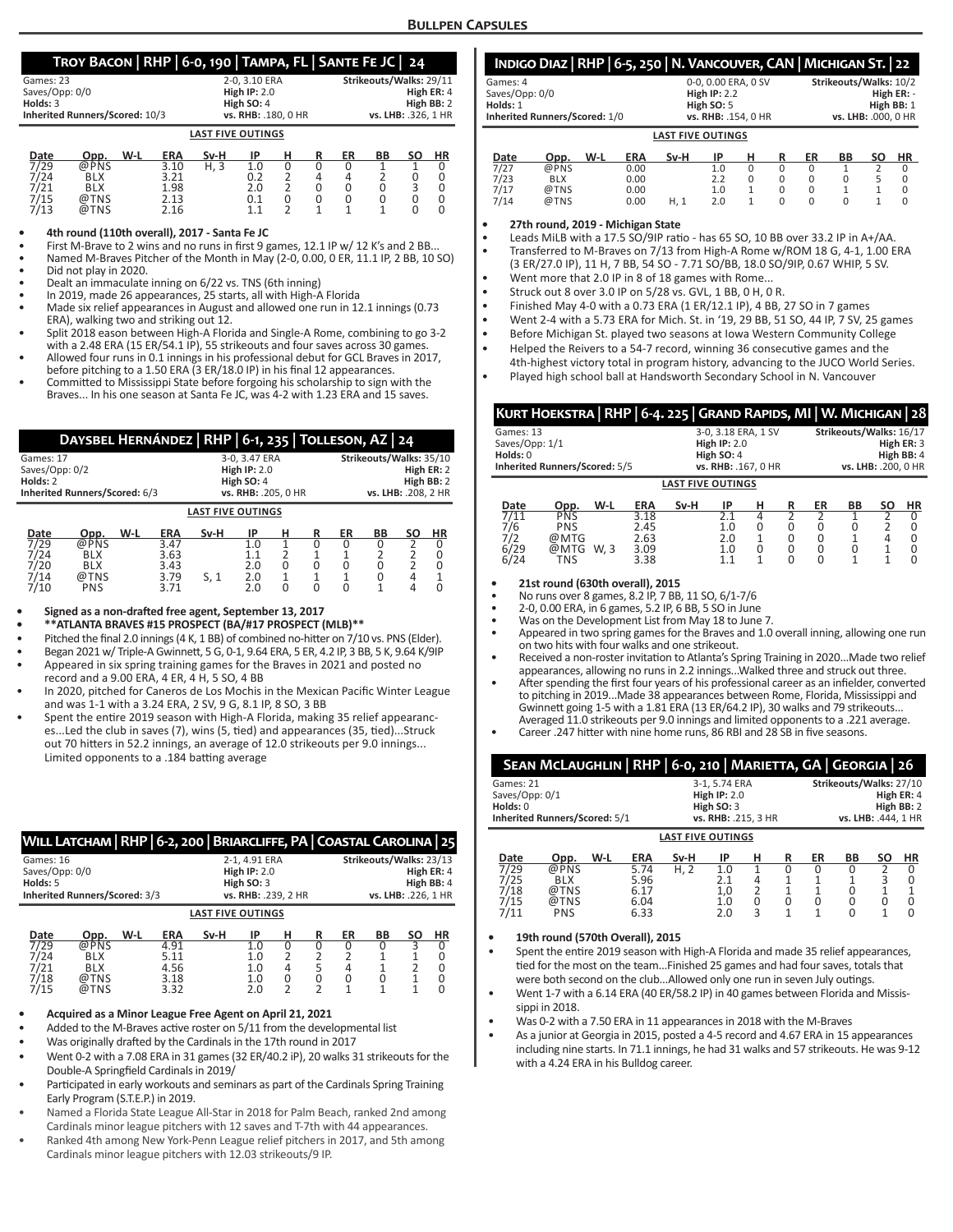# **Emmanuel Ramirez | RHP | 6-2, 190 | Puerto, Plata, DR | 26**

| <b>Inherited Runners/Scored: 5/2</b> | vs. RHB: .306. 3 HR<br><b>LAST FIVE OUTINGS</b> | vs. LHB: .419. 3 HR                   |
|--------------------------------------|-------------------------------------------------|---------------------------------------|
| Holds: 0                             | High SO: 4                                      | High BB: 2                            |
| Games: 16<br>Saves/Opp: 0/0          | 2-1, 10.18 ERA, 1 SV<br>High $IP: 2.2$          | Strikeouts/Walks: 27/13<br>High ER: 4 |

| Date | Opp.       | W-L | <b>ERA</b> | Sv-H | IP  |   | ER | BВ | SΟ | ΗR |
|------|------------|-----|------------|------|-----|---|----|----|----|----|
| 7/27 | @PNS       |     | 10.18      |      |     |   |    |    |    |    |
| 7/21 | <b>BLX</b> |     | 10.24      |      | 2.0 |   |    |    |    |    |
| 7/18 | @TNS       |     | 9.87       |      | 1.0 | Δ |    |    |    |    |
| 7/15 | @TNS       |     | 8.82       |      | 0.2 |   |    |    |    |    |
| 7/11 | PNS        |     | 7.47       |      | 2.0 |   |    |    |    |    |

**• Signed to a minor league contract by the Braves on 5/18/21**

• Earned first M-Braves save on 6/23 vs. TNS with 1.2 IP, 0 R, 1 BB, 2 SO.

- Split the 2019 season between Double-A Amarillo and Triple-A El Paso in the Padres organization, going 8-8 with a 6.19 ERA (89 ER/129.1 IP), 116 strikeouts, 50 walks in 27 games, 21 starts.
- Pitched at three levels of the Padres system in 2018 going 8-8 with a 4.28 ERA (55 ER/115.2 IP), 136 strikeouts, 37 walks in 31 games, 16 starts.
- Originally signed by San Diego as a non-drafted free agent on November, 19, 2012.

| MATT WITHROW   RHP   6-4, 235   ODESSA, TX   TEXAS TECH   27 |                |                     |                     |                         |   |                    |            |           |    |    |  |
|--------------------------------------------------------------|----------------|---------------------|---------------------|-------------------------|---|--------------------|------------|-----------|----|----|--|
| Games: 18 (3 starts)                                         |                |                     | 1-0, 2.25 ERA. 1 SV | Strikeouts/Walks: 44/23 |   |                    |            |           |    |    |  |
| Saves/Opp: 1/1                                               | High $IP: 4.0$ |                     |                     |                         |   |                    | High ER: 3 |           |    |    |  |
| Holds: 1                                                     |                |                     |                     | High $SO: 5$            |   |                    | High BB: 3 |           |    |    |  |
| Inherited Runners/Scored: 3/0                                |                | vs. RHB: .190, 0 HR |                     |                         |   | vs. LHB: 145. 1 HR |            |           |    |    |  |
| <b>LAST FIVE OUTINGS</b>                                     |                |                     |                     |                         |   |                    |            |           |    |    |  |
| Date<br>Opp.                                                 | W-L            | <b>ERA</b>          | Sv-H                | ΙP                      | н | R                  | ER         | <b>BB</b> | SΟ | HR |  |
| 7/27<br>@PNS                                                 | W. 2           | 2.25                |                     | O 1                     | 0 | 0                  |            |           |    | 0  |  |

| 7/6 PNS<br>6/30 @MTG | 2.39<br>1.78<br>2.20 | 2.12 H, 2 1.0 1 0 0 0 1 0 | 2.1 3 3 3 2 0 1<br>3.1 4 0 0 1 1 0<br>$2.1$ 3 2 2 2 1 0 |  |  |  |
|----------------------|----------------------|---------------------------|---------------------------------------------------------|--|--|--|
|                      |                      |                           |                                                         |  |  |  |

# **• 6th round (180th Overall), 2015**

- Just 1 ER allowed over his first 7 outings (3 starts), 19 K's, 11 BB's, 0.52 ERA
- Holding opponents to just a .117 batting average so far this year
- Struck out five and walked two over 2.0 innings on Opening Night (5/5 vs. PNS) in his first M-Braves outing since 2017.
- Missed most of 2017 and 2018 seasons with right shoulder impingement syndrome
- Combined to make 19 appearances, 10 starts in 2019, between High-A Florida and the GCL Braves, going 4-4 with a 4.02 ERA (21 ER/47.0 IP), 22 walks and 51 strikeouts... Missed the first month of the season recovering from a 2018 season-ending injury.
- Father, Mike, played baseball at Texas (1980-81) and was drafted in the seventh round of the 1981 MLB Draft by the Chicago White Sox... played parts of three seasons in the White Sox organization while advancing to Double-A (1981-84).
- Brother, Chris, was drafted No. 20 overall in the first round of the 2007.

# **Brandon White | RHP | 6-2, 215 | Chapin, SC | Lander U | 26**

| Games: 22      |                               |     |      |                          | 3-2, 3.25 ERA, 7 SV |            | Strikeouts/Walks: 25/16 |                          |    |                |        |  |  |  |  |
|----------------|-------------------------------|-----|------|--------------------------|---------------------|------------|-------------------------|--------------------------|----|----------------|--------|--|--|--|--|
| Saves/Opp: 7/8 |                               |     |      |                          | <b>High IP: 2.0</b> |            |                         | High ER: 3               |    |                |        |  |  |  |  |
| Holds: 2       |                               |     |      |                          | High SO: 3          | High BB: 2 |                         |                          |    |                |        |  |  |  |  |
|                | Inherited Runners/Scored: 0/0 |     |      |                          | vs. RHB: .203, 1 HR |            | vs. LHB: .279, 0 HR     |                          |    |                |        |  |  |  |  |
|                |                               |     |      | <b>LAST FIVE OUTINGS</b> |                     |            |                         |                          |    |                |        |  |  |  |  |
| Date<br>777    | Opp.<br>0.011                 | W-L | ERA  | Sv-H                     | IP                  | н          |                         | ER                       | ВB | SΟ             | HR     |  |  |  |  |
|                |                               |     | 2.25 |                          | $\sim$              |            |                         | $\overline{\phantom{a}}$ |    | $\overline{ }$ | $\sim$ |  |  |  |  |

| 7/27           | @PNS               | 3.25 |     |  |  | 0 |
|----------------|--------------------|------|-----|--|--|---|
|                | <b>BLX</b>         | 3.04 | 1.0 |  |  |   |
| $\frac{7}{23}$ | @TNS               | 2.45 | 2.0 |  |  | 0 |
| 7/13           | @TNS               | 2.66 |     |  |  |   |
| 7/9            | <b>PNS</b><br>W. 3 | 2.86 | 2.0 |  |  | 0 |
|                |                    |      |     |  |  |   |

**• 12th round (349th Overall), 2017**

- 7-for-8 in save opps, ranking 3rd in the league
- Gave up his first run of 2021 in his sixth outing on 5/25 vs. MTG
- Made 34 relief appearances between High-A Florida (33 G) and Mississippi (1 G), going 3-5 with a 1.35 ERA (8 ER/53.1 IP), 27 walks and 61 strikeouts.
- Posted the lowest ERA on the Fire Frogs (1.40; min. 15.0 IP).
- Also led the club in games finished (26) and tied for second in saves (4).
- Named a Florida State League Mid-Season All-Star. (Had a 0.89 ERA (3 ER/30.1 IP) with 12 walks and 32 strikeouts prior to the break)
- Was a South Atlantic League Mid-Season All-Star in2017 with Rome after going 1-0 with a 1.67 ERA and eight saves in 20 appearances over the season's first half.

|                                | BROOKS WILSON   RHP   6-2, 205   LAKELAND, FL   STETSON   25 |     |            |                          |                     |   |                         |                     |           |            |  |  |  |  |
|--------------------------------|--------------------------------------------------------------|-----|------------|--------------------------|---------------------|---|-------------------------|---------------------|-----------|------------|--|--|--|--|
| Games: 20                      |                                                              |     |            |                          | 2-1, 2.30 ERA, 1 SV |   | Strikeouts/Walks: 48/16 |                     |           |            |  |  |  |  |
| Saves/Opp: 0/1                 |                                                              |     |            |                          | High $IP: 2.1$      |   |                         |                     |           | High ER: 2 |  |  |  |  |
| Holds: 3                       |                                                              |     |            |                          | High $SO:6$         |   | High BB: 2              |                     |           |            |  |  |  |  |
| Inherited Runners/Scored: 10/6 |                                                              |     |            |                          | vs. RHB: .232, 0 HR |   |                         | vs. LHB: .170. 1 HR |           |            |  |  |  |  |
|                                |                                                              |     |            | <b>LAST FIVE OUTINGS</b> |                     |   |                         |                     |           |            |  |  |  |  |
| Date                           | Opp.                                                         | W-L | <b>ERA</b> | Sv-H                     | IP                  | н | ER                      | BB                  | <b>SO</b> | HR         |  |  |  |  |
| 7/25                           | BLX                                                          |     | 2.05       | BS. 3                    |                     |   |                         |                     |           |            |  |  |  |  |

| Date         | Opp. | W-L | ΕKΑ  | SV-H         | ıμ  | н | ĸ | Εĸ | вв | SΟ | нк |
|--------------|------|-----|------|--------------|-----|---|---|----|----|----|----|
| 7/25         | BLX  |     | 2.05 | <b>BS, 3</b> |     |   |   |    |    |    |    |
| 7/22<br>7/16 | BLX  |     | 2.15 |              | 2.0 |   |   |    |    |    |    |
|              | @TNS |     | 2.30 |              | 2.0 | Δ |   |    |    |    |    |
| 7/11         | PNS  |     | 1.78 |              | 1.0 |   |   |    |    |    |    |
| 7/8          | PNS  |     | 1.85 |              | 1.0 |   |   |    |    |    |    |
|              |      |     |      |              |     |   |   |    |    |    |    |

#### **• 7th round (202nd Overall), 2018**

• No runs allowed over five outings, 6/17-7/4, 7.2 IP, 1 BB, 13 SO.

- Didn't allowed a run in first 8.1 innings of 2021 with 14 strikeouts and four walks.
- Made 24 appearances, 11 starts, all with High-A Florida in 2019.

• Went 3-3 with a 2.60 ERA (18 ER/62.1 IP), 16 walks and 56 strikeouts in his starts... Posted a 2.16 ERA (6 ER/25.0 IP) as a reliever.

• Began his professional career by making 17 relief appearances between Rookie Advanced Danville and Single-A Rome, registering a 1.30 ERA (4 ER/27.2IP) with nine walks and 25 strikeouts.

- Has made a total of 11 starts in his career.
- Baseball America First Team All-American in 2018 for Stetson (FL), had 20 saves in 32

#### **Starting pitcher breakdown**

| #  | <b>Player</b> | Team       | T W L |                |                                |      |                         | ERA G GS CG SHO GF HLD SV SVO IP H R ER HR HB BB IBB SO AVG |                                              |                |                                            |                |                      |  |                |                         |              |     |         |
|----|---------------|------------|-------|----------------|--------------------------------|------|-------------------------|-------------------------------------------------------------|----------------------------------------------|----------------|--------------------------------------------|----------------|----------------------|--|----------------|-------------------------|--------------|-----|---------|
| 26 | Deal. H       | MIS.       | 2 2   |                | 3.91 14                        | 14 0 |                         | $\Omega$                                                    | $\Omega$                                     | $\Omega$       | $\Omega$                                   | $\overline{0}$ | 69.0 66 32 30 5      |  |                |                         | $25 \quad 0$ |     | 58.255  |
| 58 | Elder. B      | MIS.       | R 3   | $\overline{1}$ | $3.60$ 5 5 0                   |      |                         | $\overline{0}$                                              | $\Omega$                                     | $\overline{0}$ | $0\quad 0$                                 |                | 30.0 19 12 12 3      |  |                | 1                       | 12 0         |     | 26 .188 |
| 48 | Javier, O     | MIS.       | R 5 3 |                | 2.40 12 12 0                   |      |                         | $\Omega$                                                    | $0\quad 0$                                   |                | $0\quad 0$                                 |                | 60.0 41 17 16 2      |  |                | 6                       | 20 0         |     | 59 .194 |
| 15 | Strider. S    | MIS.       | R 1   |                | 4 6.65 6 6 0                   |      |                         | $\Omega$                                                    | $\Omega$                                     | $\Omega$       | $0\quad 0$                                 |                | 23.0 19 17 17 1      |  |                | $\overline{\mathbf{3}}$ | 16 0         |     | 33 .229 |
| 27 | Tarnok. F     | MIS.       | R 1 0 |                | 2.61 2 2                       |      | $\overline{0}$          | $\Omega$                                                    | $\Omega$                                     | $\overline{0}$ | $0\quad 0$                                 |                | $10.1 \t6 \t3 \t3$   |  | $\overline{1}$ | $0 \quad 3$             |              | - 0 | 21 .162 |
| 49 | Vodnik. V     | MIS.       | R 0 3 |                | 5.01 8 8                       |      | $\overline{\mathbf{0}}$ | $\Omega$                                                    | $\Omega$                                     | $\Omega$       | $0\quad 0$                                 |                | 23.1 24 13 13 3      |  |                |                         | $0 \t15 \t0$ |     | 28 .270 |
| 40 | Withrow, M    | MISRO 0    |       |                | $0.90 \quad 3 \quad 3 \quad 0$ |      |                         | $\overline{0}$                                              | $\begin{array}{ccc} & & 0 & & 0 \end{array}$ |                | $\begin{array}{ccc} & & 0 & 0 \end{array}$ |                | 10.0 4 1 1 1 0 6 0   |  |                |                         |              |     | 7 .125  |
|    |               | <b>MIS</b> |       |                | 20 21 3.51 75 75 1             |      |                         | 0                                                           | 0                                            | $\Omega$       | $0\quad 0$                                 |                | 351.1 279 143 137 22 |  |                | 25 136 0                |              |     | 346.220 |

|    |                  |             |    |          |    |            |      |          |              | <b>BULLPEN PITCHER BREAKDOWN</b> |               |            |           |               |           |               |              |         |          |          |      |                |           |            |
|----|------------------|-------------|----|----------|----|------------|------|----------|--------------|----------------------------------|---------------|------------|-----------|---------------|-----------|---------------|--------------|---------|----------|----------|------|----------------|-----------|------------|
| #  | Player           | <b>Team</b> |    | W        |    | <b>ERA</b> | G    | GS       | CG           | <b>SHO</b>                       | GF            | <b>HLD</b> | <b>SV</b> | <b>SVO</b>    | IP        | н             | R            | ER      | HR       | HB       | BB   | <b>IBB</b>     | <b>SO</b> | <b>AVG</b> |
| 33 | Bacon, T         | <b>MIS</b>  | R  |          | 0  | 3.10       | -23  | 0        | 0            | 0                                | 6             | 3          | 0         | 0             | 29.0      | -26           | 10           | 10      |          |          | 11   | 0              | 29        | .243       |
| 16 | Diaz, I          | <b>MIS</b>  | R. | 0        | 0  | 0.00       | 4    | 0        | 0            | 0                                |               |            | 0         | $\Omega$      | 6.2       | $\mathcal{P}$ | <sup>0</sup> | 0       | $\Omega$ |          | 3    | 0              | 11        | .095       |
| 21 | Hernández, D MIS |             | R. | 3        | 0  | 3.47       | 17   | $\Omega$ | - 0          | 0                                | 13            | 3          |           | 3             | 23.1      | 18            | 10           | 9       |          |          | 10   | - 0            | 35        | .207       |
| 48 | Javier, O        | <b>MIS</b>  | R  | $\Omega$ |    | 18.00 2    |      | $\Omega$ | $\Omega$     | 0                                | 0             |            | 0         | 0             | 3.0       | 4             | 6            | 6       |          | $\Omega$ | 4    | $\Omega$       | 5         | .333       |
| 18 | Latcham. W       | <b>MIS</b>  | R  |          |    | 4.91       | -20  | - 0      | 0            | 0                                | 6             | 5          | 0         | 0             | 25.2      | -23           | 17           | 14      | 3        |          | 13   |                | 23        | .232       |
| 14 | McLaughlin, SMIS |             | R. | 3        |    | 5.74       | -21  | - 0      | 0            | 0                                | $\mathcal{P}$ |            | 0         |               | 26.2      | 34            | 19           | 17      | 4        |          | 10   | - 0            | 27        | .309       |
| 9  | Ramirez. E       | <b>MIS</b>  | R  |          |    | 10.18 16   |      | $\Omega$ | $\Omega$     | 0                                | 3.            | 0          |           | $\mathcal{P}$ | 20.1      | 33            | 25           | 23      | 6        | 0        | 13   | - 0            | 27        | .359       |
| 20 | White. B         | <b>MIS</b>  | R  | 3        | 2  | 3.25       | -22  | $\Omega$ | $\Omega$     | 0                                | 17            | ς          |           | 8             | 27.2      | -25           | 15           | 10      |          | I.       | 16   | $\overline{2}$ | 31        | .234       |
| 43 | Wilson, B        | <b>MIS</b>  | R  |          |    | 2.05       | 20   | $\Omega$ | <sup>0</sup> | <sup>0</sup>                     |               | 3          |           | 4             | 30.2      | -22           |              |         |          |          | 16   | - 0            | 48        | .202       |
| 40 | Withrow. M       | <b>MIS</b>  | R  |          | 0  | 2.70       | 15   | 0        | 0            | 0                                |               |            |           | 2             | 30.0      | 20            | 12           | 9       |          |          | 17   | 0              | 37        | .187       |
|    |                  | <b>MIS</b>  |    | 23       | 11 | 4.01       | 2110 |          | $\Omega$     | 0                                | 74            | 27         | 14        | 26            | 294.1 254 |               |              | 152 131 | 25       | 15       | 1674 |                |           | 353.230    |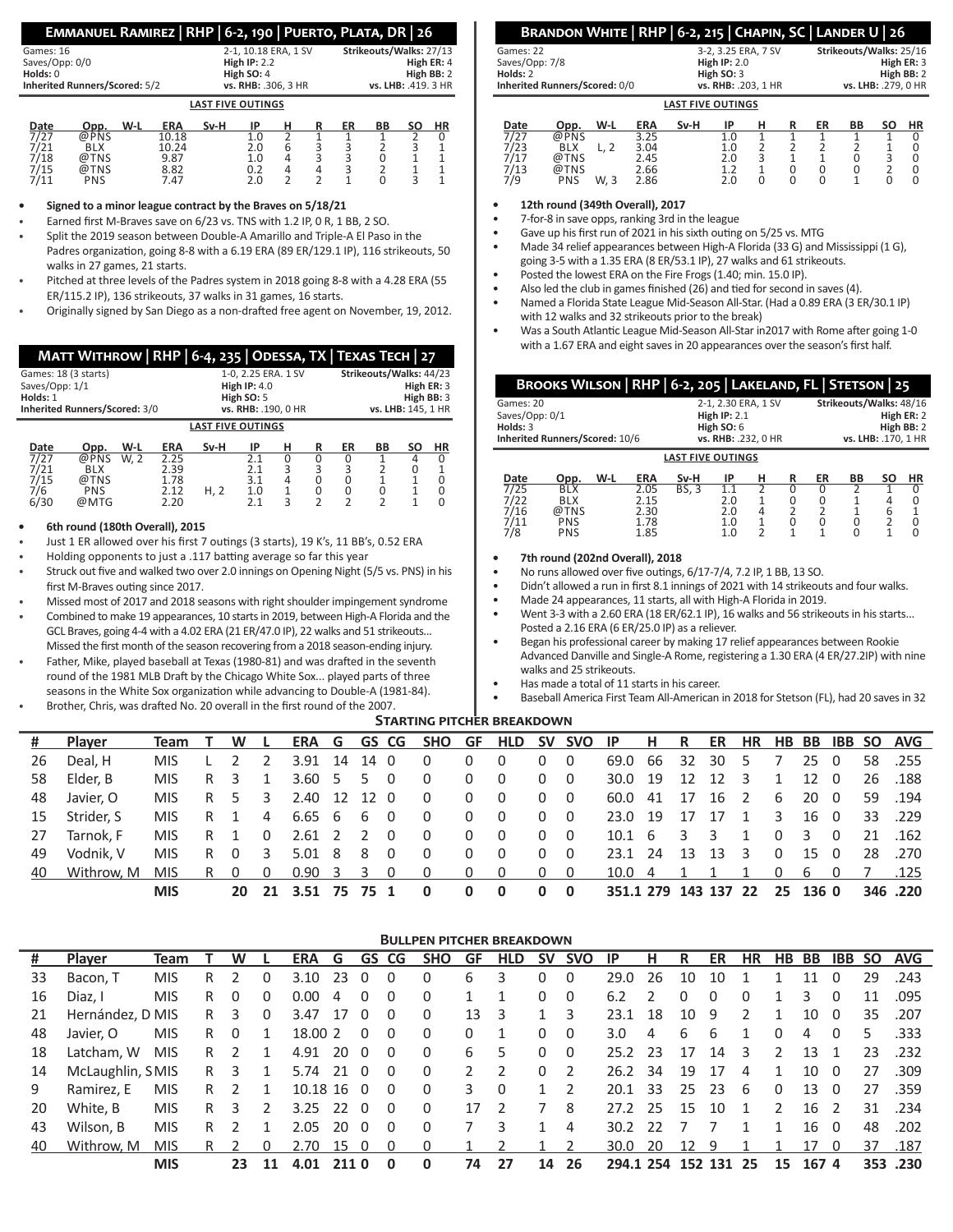# **CJ Alexander | INF | 6-5, 225 | Fort Wayne, IN | SCOF | 24**

|                                |  | _____         | . .                         |
|--------------------------------|--|---------------|-----------------------------|
| Last Game: $0-4.2K$            |  | High Hits: 2  | Last HR: 7/16 at TNS        |
| <b>Series:: 0-6. 2 BB. 2 K</b> |  | High Runs: 2  | <b>Multi-Hit Games: 6</b>   |
| Current Streak: -8 - 0-21      |  | High HR: 1    | vs. LHP: .105. 2 HR. 7 RBI  |
| Season Long Streak: 5          |  | High RBI: $3$ | vs. RHP: .172. 5 HR. 14 RBI |

- **7th round (202nd Overall), 2018 \*\*ATLANTA BRAVES #20 PROSPECT (MLB)\*\***<br>Hit first homer on 5/9 vs. PNS then a 2-HR game on 5/16 at BLX (2nd of career)<br>Went without a home run from June 1 until<br>Received a non-roster invit
- 
- 

- runs, a double, and appeared in ten total games this spring.<br>
 Appeared in two 2020 spring training games...Took two at-bats and went hitless with<br>
 Appeared in two 2020 spring training games...Took two at-bats and went
- In his first full pro season in 2019, limited to 43 games because of two separate inju-<br>ries...Hit .117 (15-for-128) with two doubles, two HR and eight RBI w/FLA/MIS<br>Sidelined three months with right elbow inflammation, fr
- 
- Hit his only two homers in the same game, on 8/7 at Jacksonville, his first career<br>multi-homer game.
- Played 3 seasons between Ball State, 2016-17, and the State College of Florida in 18

# **Justin Dean | OF | 5-8, 188 | Mauldin, SC | Lenoir-Rhyne | 24**

| Last Game: 1-4, HR, RBI, R, 2 K, SB            | High Hits: 3 | Last $HR: 7/29$ at PNS      |
|------------------------------------------------|--------------|-----------------------------|
| <b>Series: 2-9. 2 HR. 2 RBI. 2 R. 4 K. SB.</b> | High Runs: 2 | <b>Multi-Hit Games: 11</b>  |
| Current Streak: 2. Reached in 19 of 20         | High HR: 1   | vs. LHP: .260. 0 HR. 6 RBI  |
| Season Long Streak: 7                          | High RBI: 2  | vs. RHP: .237. 5 HR. 23 RBI |

- 
- 
- 
- **17th Round (502nd Overall), 2018 \*\*ATLANTA BRAVES #26 PROSPECT (MLB)\*\***<br>First career four-hit game on 6/13 at BLX (4-5, 2B, 3 RBI), 2nd on 6/17 vs. BIR (4-4, RBI, R)<br>Hit his first home run, a solo shot on 5/12 at Bliox
- 
- going 2-for-8 with a run and two stolen bases.<br>
 Appeared in three spring training games in 2020, had one hit in three at-bats with a strikeout.<br>
 Selected as Single-A Rome's Player of the Year in 2019 by the Braves.<br>
•
- percentage (.431) and OPS (.817). Played three seasons collegiately, 2016-18, at Lenoir-Rhyne in Hickory, N.C…In 141 games, batted .367/.467/.532 (202-for-551) with 34 doubles, a school-record 12 triples, 11 home runs, 88 RBI and 34 stolen bases.

# **Trey Harris | OF | 6-0, 225 | Austell, GA | Mizzou | 25**

| Last Game: 0-4. 2 K on Wed | <b>High Hits:</b> $4(6/2$ at PNS) | Last $HR: 7/13$ at TNS      |
|----------------------------|-----------------------------------|-----------------------------|
| <b>Series: 0-9. 3 K</b>    | High Runs: 3                      | <b>Multi-Hit Games: 15</b>  |
| <b>Current Streak: -4</b>  | High HR: 1                        | vs. LHP: .278. 0 HR. 3 RBI  |
| Season Long Streak: 7      | High RBI: 3                       | vs. RHP: .238. 4 HR. 23 RBI |

- **• 32nd Round (952nd Overall), 2018 \*\*BRAVES #26 (BA)/#14 (MLB)\*\***
- Season-high 7-game hitting streak 6/30-7/8 (11-for-31, .350, 2B, 2 HR, 6 RBI)
- Game winning hit on 5/19 vs. CHA single in 8th of 4-3 win
- Had a 4-hit game on 6/2 at PNS with 2 doubles
- Received a non-roster invite to Atlanta's spring training for a second straight year...Hit .286 (4-for-14) with a double, run, three RBI, walk and stolen base in 13 games. Had his only multi-hit game on March 12 vs. Minnesota entering the game as a replacement for Marcell Ozuna.
- Non-Roster invite in 2020 in 11 games and went 3-for-15 (.200) with one
- triple, one home run, three RBI and two runs scored.
- 2019 Atlanta Braves Minor League Player of the Year and Florida Player of the Year by the Braves... Combined to hit .323/.389/.498 (152-for-470) with 14 home runs, 73 RBI, 8 stolen bases and 73 runs scored in 131 games w/ROM/FLA/MIS
- Graduated from McEachern (GA) HS, approximately 13 miles from Truist Park

# • College teammate with PHI INF Alex Bohm...Hit .318 over 171 games for Wichita. **Shea Langeliers | C | 6-0, 225 | Keller, TX | Baylor | 23**

| Last Game: 2-4, R, 2 K on Wed      | High Hits: 4                    | <b>Last HR: 7/27 at PNS (2)</b> |
|------------------------------------|---------------------------------|---------------------------------|
| Series: 4-9, 2 HR, 2 RBI, 3 R, 4 K | High Runs: 4                    | <b>Multi-Hit Games: 16</b>      |
| <b>Current Streak: 3</b>           | <b>High HR:</b> $3(6/2$ at PNS) | vs. LHP: .161. 2 HR. 5 RBI      |
| Season Long Streak: 5              | High RBI: 4 (2 times)           | vs. RHP: .279, 15 HR, 30 RBI    |

- **• 1st Round (9th Overall), 2019**
- **• \*\*BRAVES #4 PROSPECT (BA)/#3 PROSPECT (MLB)\*\* \*\*MLB TOP 100 (#64)\*\***
- Caught all 9-innings of the 7/10 combined no-hitter by Elder and Hernandez • Three multi-homer games, 5/8 vs. PNS (2) - 6/2 at PNS (3), 2nd 3-HR game in
- club history (Casteel, 7/3/19 at PNS)...7/27 at PNS (2)...
- Walk-off home run on 6/20 vs. BIR (B9, 7-6 W)
- 
- 
- 
- Received a non-roster invite to Atlanta's spring training...Appeared in six games and hit .182 (2-for-11) with two runs, a double, RBI and three strikeouts.
- when the Braves took Tyler Houston second overall.
- Hit .255 ovr 54 games in first pro season for Rome, with two home runs, 12 doubles, 34 RBI in 54 games ...also caught 41% of basestealers.
- Set NCAA Tourny single-game record with 11 RBI on 6/1/19 vs. Nebraska.
- Hit five home runs over six-game period from 6/2-6/8.
- Hit 462-foot HR at MTG on 6/29 longest registered in 2021 in MiLB
- AA-South POW: June 25-30: .421 AVG (8-19), GS HR, 2 2B, 5 RBI, 5 R, BB, 2 K
- Hit first career GS on 5/27 vs. MTG...had walk-off single on 5/30 vs. MTG in 10th
- Let the Atlanta Braves with a .429 batting average in 2020 spring training, less than a year after being drafted...spent rest of season at alternate training site.
	- First catcher taken by Atlanta with its top overall selection in a draft since 1989,
- 
- First Team all Big 12 at Baylor in 2019 as a junior, through out 56% of basestealsers.

# runs scored in 130 games.

• M-Braves Player of the Month in July...26 games batted .333/.402/.481 (27-for-81), leading the club in each of those three categories…Also hit three home runs

• In his first full pro season in 2019, split the campaign between Florida and Mississippi...hit .233/.318/.349 (99-for-424) with nine home runs, 55 RBI and 42

and drove in 12.<br>College teammate with PHI INF Alex Bohm...Hit .318 over 171 games for Wichita.

# **Drew Lugbauer | C/1B | 6-4, 225 | Pleasant Valley, NY | Michigan | 25**

| <b>Last Game: 2-5, 2B, R</b>                | High Hits: 3 | Last HR: 7/28 at PNS        |
|---------------------------------------------|--------------|-----------------------------|
| Series: 4-12, 2B, 2 HR, 3 RBI, 3 R, BB, 4 K | High Runs: 3 | <b>Multi-Hit Games: 14</b>  |
| <b>Current Streak: 4 - 4 HR in 6 G</b>      | High HR: 1   | vs. LHP: .304. 2 HR. 7 RBI  |
| Season Long Streak: 5                       | High RBI: 4  | vs. RHP: .250. 9 HR. 27 RBI |

- **• 11th Round (320th Overall), 2017**
- Homers in 3-straight games, 7/25 vs. BLX and 7/27 at PNS, and 2-straight, 6/8 and  $6/11$  at RIX.
- Go-ahead 2-run home run on 6/29 at MTG
- Hit first HR of 2021 on 5/16 at BLX off MIL rehabber Bobby Wahl
- Season high 4 RBI, 3-for-4, and a 437-foot HR (2) on 5/28 vs. MTG
- Played 127 games for High-A Florida in 2019 and led the club and finished fourth in the Florida State League in home runs (16)...Also had a team-best 26 doubles... Along with his one triple, totaled 43 extra-base hits, the third most in the FSL.
- All-Big Ten freshman team while helping the Wolverines win a conference title in 2015...played both third base and catcher at Michigan.
- Led Michigan with 12 home runs and a .518 slugging percentage in 2017
- Grew up a Mets fan and favorite player was David Wright and Carlos Beltran
- **Hendrik Clementina | C | 6-2, 250 | Willemstad, Curacao | 23 Last Game:** 2-4, RBI, K<br>**Series:** 2-4, RBI, K **High Runs: 1 <b>High Runs:** 1 **Multi-Hit Games:** 2-4, RBI, K
- **Series:** 2-4, RBI, K **High Runs:** 1 **Multi-Hit Games:** 2 **Current Streak: 1**<br> **High HR: 1 vs. LHP:** .077, 1 HR, 2 RBI<br> **High RBI: 2 vs. RHP:** .149, 1 HR, 0 RBI **Season Long Streak:** 2 **High RBI:** 2 **vs. RHP:** .149, 1 HR, 0 RBI
- 
- **Minor League Free Agent on February 11, 2021**<br>• Activated from the Development List on 7/13, placed on 6/23.
- Hit first homer on 5/13 at BLX
- Broke out of an 0-for-27 on 6/18 with a single • In 2020, played for Unipol Bologna of the Italian Baseball League and hit .278 (5-
- for-18) with three home runs, 11 RBI, five walks and a .440 OBP in six games. • Has been selected to mid-season All-Star teams in the Reds organization from
- 2017-2019.
- In 2019, ranked among all Reds farm hands in HR (14, T5th) and RBI (54, T7th). In 2018 slugged a career-best .497 in 96 games...His 18 home runs were fourth among Cincinnati minor leaguers.
- Was traded by the LAD to Cincinnati on 7/31/17 along with OF Scott Van Slyke for LHP Tony Cingrani.

# **Riley Delgado | INF | 5-9, 180 | Murfreesboro, TN | MTSU | 26**

| Last Game: 0-4. K on Wed             | High Hits: -- | Last $HR: -$               |
|--------------------------------------|---------------|----------------------------|
| Series: 0-4. K - 0-11. BB. K overall | High Runs: -- | <b>Multi-Hit Games: --</b> |
| <b>Current Streak: -3</b>            | High HR: --   | vs. LHP: .000. 0 HR. 0 RBI |
| Season Long Streak: --               | High RBI: --  | vs. RHP: .000, 0 HR, 0 RBI |

**• 9th Round (260nd Overall), 2017**

- Transferred to Mississippi from High-A Rome on 7/24 2021 w/ROME: 51 G, .227, 3 2B, 2 HR, 15 RBI, 24 R, 19 BB, 3 SB, .568 OPS
- Spent 2019 with High-A Florida and was named an FSL Mid- and Post-Season All-Star.
- Led the circuit in hits (144), while finishing 7th in batting average (.282)...Named Florida's Player of the Month for April by the organization.
- At the end of 2019 tabbed by MLB.com as Atlanta's No. 24 prospect...Named by Baseball
- America as having the best "Strike-Zone Discipline" in the Braves organization. In 2018 appeared in 122 games between Single-A Rome and High-A Florida, combining to bat
- .315 (153-for-486). • Led all Atlanta farmhands with 153 hits...Was named a South Atlantic League Mid-Season All-Star after hitting .318 in 59 games before the All-Star break.
- Finished his career at Middle Tennessee with a career batting average of .369, 7th-best in program history. During his senior season, started all 55 games at shortstop (all 110 in his career), hit leadoff in 50 of 55 games (105 of 110 games in his career)... was the 52nd toughest player
- to strikeout in all of college baseball. Prior to MTSU, attended Columbia St. CC (TN) and won a Golden Glove in 2015 and was named the NJCAA National Defensive Player Delgado prepped at Miami Palmetto Player Delgad
- 

during the spring slate.

# **Greyson Jenista | INF | 6-4, 230 | Houston, TX | Wichita St. | 24**

| Last Game: 2-4. HR. RBI. R. 2 K         | High Hits: 2 | Last HR: 7/29 at PNS        |
|-----------------------------------------|--------------|-----------------------------|
| Series: 3-11, 2 HR, 3 RBI, 2 R, BB, 7 K | High Runs: 1 | <b>Multi-Hit Games: 9</b>   |
| <b>Current Streak: 1</b>                | High HR: 1   | vs. LHP: .148. 3 HR. 8 RBI  |
| Season Long Streak: 4                   | High RBI: 2  | vs. RHP: .225. 8 HR. 16 RBI |

# **• 2nd Round (49th Overall), 2018 - \*\* #27 PROSPECT (BA)/#19 PROSPECT (MLB)\*\***

• Received a non-roster invitation to Atlanta's Spring Training in 2020...played in nine games and went 3-for-12 (.250) with two home runs, two RBI, two walks and four runs scored...He was one of four Braves' to hit multiple home runs

• Hit first HR in G1 of doubleheader on 5/7 vs. PNS...next on 5/12 at BLX • Hit game-winning HR on 5/20 G2 vs. CHA - 2-run HR, bot 6 in 3-1 win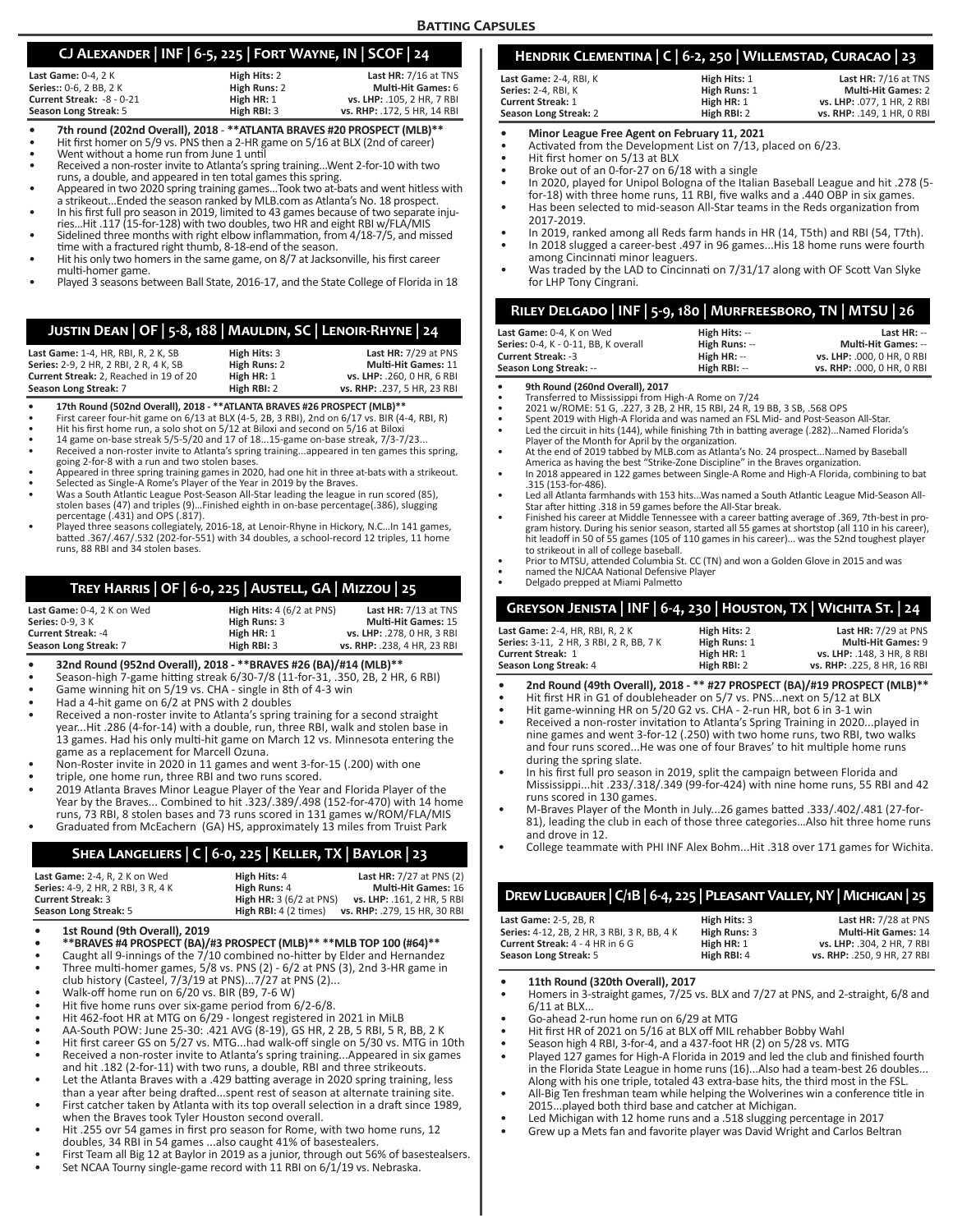# **Carlos Martinez | C | 5-11, 195 | Cartagena, Columbia | 26**

| <b>Last Game: 0-1 on 7/24</b> | High Hits: 3 | Last HR: 6/25 vs. TNS (Walkoff) |
|-------------------------------|--------------|---------------------------------|
| <b>Series:</b> 0-9. 2 K       | High Runs: 1 | <b>Multi-Hit Games: 3</b>       |
| <b>Current Streak: -4</b>     | High HR: 1   | vs. LHP: .364. 0 HR. 0 RBI      |
| Season Long Streak: 3         | High RBI: 2  | vs. RHP: .200. 1 HR. 3 RBI      |

#### **• Signed as a non-drafted free agent on July 15, 2012**

- Hit walk-off HR in first game with M-Braves on 6/25 vs. TNS (3-4, 2 2B, HR, 2 RBI)
- Began 2021 with AAA GWI...placed on inactive list 5/29-6/5 to play for Team Columbia in Olympic Qualifiers. Teammate was Chatt's Reiver Sanmartin - went 0-3
- Transferred to MIS on 6/23 : w/GWI 3G, 5-for-15, 2B, 3 RBI last game 5/13.
- Spent the entire year with Double-A Mississippi and hit .198 (37-for-187) in 63 games…Recorded single-season career bests in home runs (2) and stolen bases (3)...Caught 444.2 innings (over 55 games, 52 starts), a single-season career most… Threw out 10 would-be basestealers in 46 attempts (21.7%). 2018:
- Played a career-most 66 games between Single-A Rome and Double-A Mississippi, and batted .256 (54-for-211) between the two clubs...Caught 46% of runners attempting to steal, throwing out 26 of 57 base stealers.
- 2017: Appeared in 51 games with Rome (A) and a single contest with Florida (A+), combining to bat a career-best .272 (44-for-162) with a .353 on-base percentage... Set career highs in average, games (52), hits (44) and walks (16). 2016: Played his second consecutive season with Danville (Rookie-Advanced) and batted .224 (22 for-98) over 30 games.

# **Jacob Pearson | OF | 6-1, 200 | West Monroe, LA | 24**

| Last Game: 0-3. 3 K on Wed | High Hits: 2 | Last HR: 6/13 at BLX       |
|----------------------------|--------------|----------------------------|
| <b>Series:</b> 0-3. 3 K    | High Runs: 1 | <b>Multi-Hit Games: 2</b>  |
| <b>Current Streak: 1</b>   | High HR: 1   | vs. LHP: .086. 1 HR. 3 RBI |
| Season Long Streak: 2      | High RBI: 2  | vs. RHP: .164. 2 HR. 3 RBI |

**• Minor League Phase of Rule 5 Draft, from MIN, in December, 2020**

- Hit first home run on 5/9 vs. PNS and second on 5/16 at BLX.
- Split 2019 season between Single-A Cedar Rapids and High-A Fort Myers in the Twins organization, hitting .233 (95-for-408) with 47 runs scored, 22 doubles, three triples, five home runs, 41 RBI and 43 walks in 117 games...Set single-season career highs in hits, doubles, RBI and walks. 2018: Hit a career-best .237 in 78 games with Cedar Rapids.
- Was traded by the Angels to the Minnesota Twins on 12/6 for international bonus pool money.
- Drafted by LAA out of high school, in the 3rd round (85th overall) in 2017.
- Was committed to LSU prior to signing with the Angels...Originally committed to Mississippi State, but switched prior to his senior season.

# **Wendell Rijo | INF | 5-11, 175 | La Romana, DR**

| <b>Last Game: 0-5, 2 K</b>             | High Hits: 3 | Last HR: $7/8$ vs. PNS      |
|----------------------------------------|--------------|-----------------------------|
| Series: 3-11, 2B, HR, RBI, 3R, 2BB, 2K | High Runs: 2 | <b>Multi-Hit Games: 12</b>  |
| <b>Current Streak: -1</b>              | High HR: 2   | vs. LHP: .241. 1 HR. 4 RBI  |
| Season Long Streak: 8 (2 times)        | High RBI: 4  | vs. RHP: .242, 9 HR, 20 RBI |

- **• Minor League Phase of Rule 5 Draft, from NYY, in December, 2019**
- Had a team-best 8-game hitting streak, 5/29-6/8...6 HR over 11 games, 6/24-7/8...
- 2 HR game on 6/24 vs. TNS the 4th of his career all with diff orgs
- Walk-off single on 7/9 vs. PNS extending hitting streak to 7 games
- The Braves are Rijo's fourth MLB organization, Red Sox, Brewers, Yankees, Braves.
- Originally signed by Boston as a non-drafted free agent on 7/6/2012.
- Played across three levels of the Yankees' system, combining to hit .258/.325/.438 (90-for-349) with a singleseason career most 13 home runs and 44 RBI in 103 games between Single-A Tampa, Double-A Trenton and Triple- Scranton/WB.
- Began 2018 year in Milwaukee's organization, with Double-A Biloxi, before being acquired by New York (AL) on 6/15 as the "player to be named later" in the 5/25 trade that sent C Erik Kratz to the Brewers.
- Traded to Milwaukee along with RHP Aaron Wilkerson in exchange for INF Aaron Hill on 7/7/16.

# **Riley Unroe | INF | 5-11, 180 | Mesa, AZ | Desert Ridge HS | 25**

| <b>Last Game: 1-3 on 7/20</b> | High Hits: $3(2x)$ | Last $HR: 6/11$ at BLX     |
|-------------------------------|--------------------|----------------------------|
| Series: 1-3                   | High Runs: 1       | <b>Multi-Hit Games: 5</b>  |
| <b>Current Streak: -3</b>     | High HR: 1         | vs. LHP: .235. 0 HR. 0 RBI |
| Season Long Streak: 4         | High RBI: 1        | vs. RHP: .239. 1 HR. 4 RBI |

- **• From LAA in Minor League Phase of Rule 5 Draft in December, 2018**
- Transferred to Mississippi on 5/18 was 1-for-14 start for the Stripers this season and appeared in six games.
- Placed on the Injured List (oblique) on 6/16, and activated on 7/14.
- Unroe split the 2019 season between High-A Florida, Mississippi, and Triple-A Gwinnett, slashing .281/.361/.403 (126-for-449) with nine home runs, 60 RBI, 59 runs scored, and  $14$  stolen bases in 128 games.
- Posted single-season career highs in games played (128), runs scored (59), hits (126), doubles (22), home runs (9), RBI (60), walks (53, tied), and slugging percentage (.403).
- His 126 hits were tied for sixth-most in the Atlanta system.
- Turned down a scholarship to the University of Southern California to sign with Tampa Bay.
- Is the son of Tim Unroe, who played in parts of five major-league seasons, including a four-game stint with Atlanta in 2000.

# **Jalen Miller | INF | 5-11, 180 | Atlanta, GA | 24**

| Last Game: 2-3. HR. RBI. 2 R. 2 BB. K  | High Hits: 2 | Last HR: 7/29 at PNS       |
|----------------------------------------|--------------|----------------------------|
| Series: 4-6. 2 HR. 2 RBI. 3 R. 2 BB. K | High Runs: 2 | <b>Multi-Hit Games: 6</b>  |
| Current Streak: 3                      | High HR: 1   | vs. LHP: .204. 3 HR. 8 RBI |
| Season Long Streak: 6                  | High RBI: 1  | vs. RHP: 220, 4 HR, 11 RBI |

- **• Minor League Phase of Rule 5 Draft, from SF, in December, 2020**
- Homers in back-to-back games, 7/28-7/30 at Pensacola
- Had a season-high 5-game hitting streak (5/30-6/9)
- Two of Miller's first three hits were home runs (Opening Night, 5/5 and 5/20 G2 vs. CHA.
- Hit walk-off sacrifice fly on 5/29 vs. MTG in 10th inning • BINamed an Eastern League Mid-Season All-Star in 2019 and stole 27 bases with
- Richmond, seventh most in the league... Led the Flying Squirrels in hits (106), RBI (48) and runs scored (55)...Played in a
- single-season career-most 135 games.
- Tabbed a California League Mid- and Post-Season All-Star with High-A San Jose in 2018... Hit for the cycle on 4/11/18 at Lancaster, going 5-for-7 with four RBI...Three days later, on 4/14, hit a walk-off two-run home run in the 11th inning.
- Attended Riverwood International Charter School in Sandy Springs, Ga., less than five miles from Truist Park...his family had Braves season tickets at Turner Field...
- Drafted by the San Francisco Giants out of high school, in the 3rd round (95th overall) in 2015... Was committed to play collegiately at Clemson before signing with the SF.

| JEFREY RAMOS   OF   6-2, 218   BONAO, DR   22 |              |                            |
|-----------------------------------------------|--------------|----------------------------|
| Last Game: 0-4                                | High Hits: 2 | Last HR: $7/9$ vs. PNS     |
| <b>Series:</b> 0-7. BB. K                     | High Runs: 2 | <b>Multi-Hit Games: 4</b>  |
| Current Streak: -2, 5 of 7                    | High HR: 1   | vs. LHP: .216, 3 HR, 8 RBI |

**Season Long Streak:** 5 **High RBI:** 4 **vs. RHP:** .163, 2 HR, 9 RBI

- **• Signed as a non-drafted free agent on July 2, 2016**
- Placed on the Injured List on 7/14 with hamstring strain, activated on 7/27
- Hit home runs on consecutive days on 6/10-6/11 at Biloxi, first two of 2021
- Spent 7 days on the M-Braves Developmental List, 5/18-5/25
- Had first Braves hit of the season, ending Max Meyer's 4.1 no-hit innings on 5/5. • Played in a single-season career best 128 games, all with High-A Florida...Led the team in RBI (56)...Finished the campaign tabbed by MLB.com as Atlanta's No. 28 prospect.
- In 2018, ranked in the Top 10 among Atlanta farmhands in home runs (T4th, 16), RBI (4th, 69) and slugging percentage (9th, .424) for Rome.
- Named by the organization as the GCL Braves Player of the Year in 2017 after batting .325 (38-for-177) and leading the team in home runs (6) and RBI (30).

# **Braden Shewmake | INF | 6-4, 205 | Wylie, TX | Texas A&M | 23**

| Last Game: 2-4, 2B, RBI                 | High Hits: 3 | Last HR: $7/28$ at PNS      |
|-----------------------------------------|--------------|-----------------------------|
| Series: 5-13, 2B, 2 HR, 3 RBI, 3 R, 2 K | High Runs: 3 | <b>Multi-Hit Games: 14</b>  |
| <b>Current Streak: 4 - 17 of 19</b>     | High HR: 1   | vs. LHP: .204. 2 HR. 5 RBI  |
| Season Long Streak: 12                  | High RBI: 2  | vs. RHP: .244. 6 HR. 26 RBI |
|                                         |              |                             |

**• 1st Round (21st Overall), 2019**

- **• \*\*ATLANTA BRAVES #8 PROSPECT (BA)/#4 PROSPECT (MLB)\*\***
- Team-high 12-game hitting streak, 6/23-7/8 (.404, 8 XBH, 12 RBI, 7 R T-5th longest in AA-South in 2021...missed 9-straight games, 7/13-7/22 due to back soreness.
- Homered in back-to-back games, 7/28=7/29 at PNS
- Hit first homer on 5/13 at BLX...and second at BLX on 6/9
- First 22 games of the season (.094, 1 2B, 1 3B, 1 HR, 6 RBI, 8 R)
- Received a non-roster invite to Atlanta's spring training...Appeared in 17 games, batting .111 (2-for-18) with a run, three walks, three stolen bases, six strikeouts.
- Played in 11 spring training games in 2020 and went 4-for-15 (.267) with one double, two RBI, one walk and three runs scored...Played every inning defensively at shortstop (9 games, 0 starts, 32.1 total innings)...finished year at alt site.
- Played in 65 games between Rome and Mississippi in 2019 after getting drafted by the Braves in June...Hit .300/.371/.425 (74-for-247) with three home runs, 40 RBI, 44 runs scored and 13 stolen bases.
- Played at Texas A&M...In three seasons with the Aggies, hit .323 with 22 home runs and 161RBI...Was an All-SEC First Team selection in each of his first two years. with the Aggies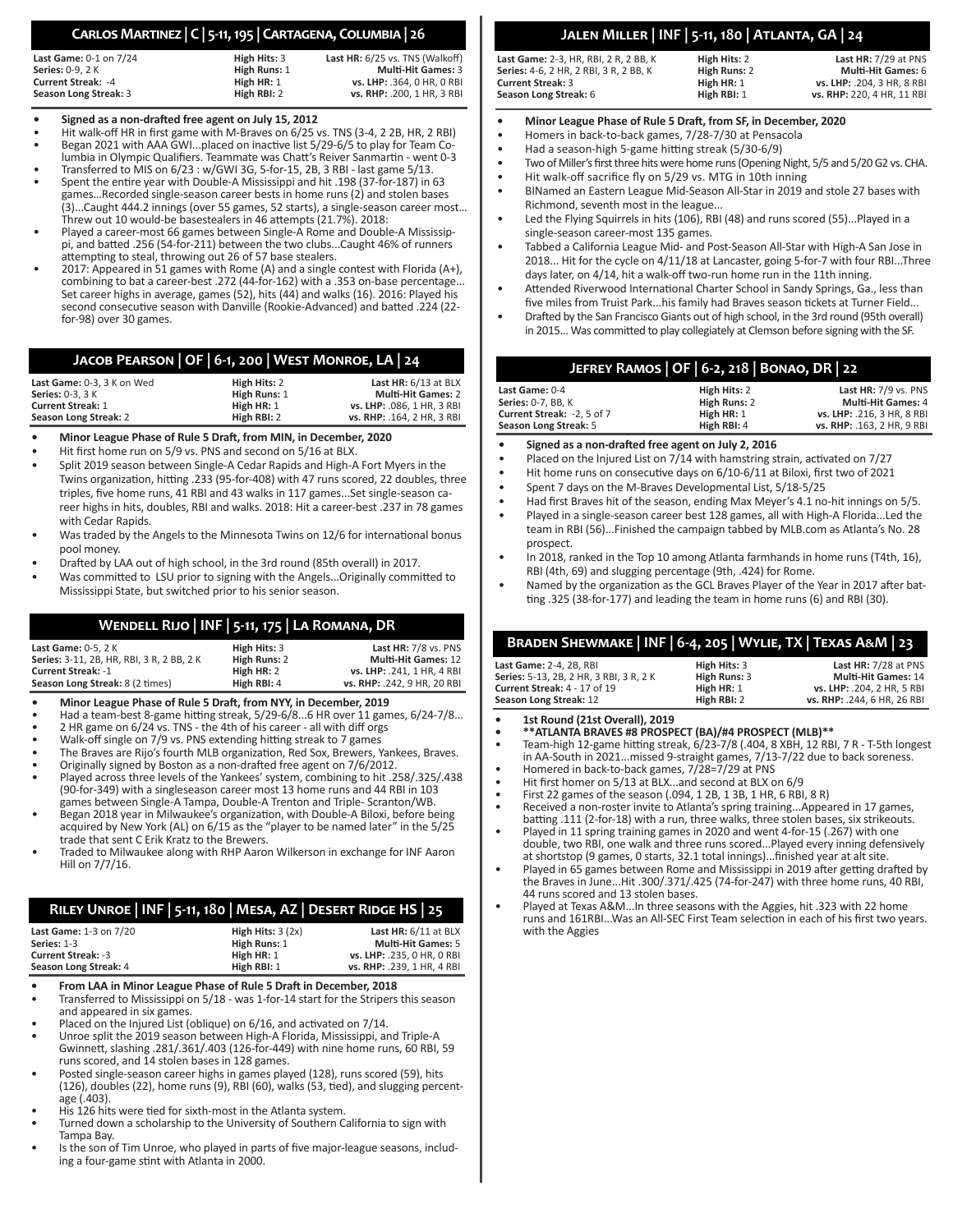# **2021 Statistical Breakdown**

| <b>CLUB MISCELLANEOUS</b>                                                        |  |
|----------------------------------------------------------------------------------|--|
|                                                                                  |  |
|                                                                                  |  |
|                                                                                  |  |
|                                                                                  |  |
|                                                                                  |  |
|                                                                                  |  |
|                                                                                  |  |
|                                                                                  |  |
|                                                                                  |  |
|                                                                                  |  |
|                                                                                  |  |
|                                                                                  |  |
|                                                                                  |  |
|                                                                                  |  |
|                                                                                  |  |
|                                                                                  |  |
|                                                                                  |  |
|                                                                                  |  |
| <b>CLUB BATTING</b>                                                              |  |
|                                                                                  |  |
|                                                                                  |  |
|                                                                                  |  |
|                                                                                  |  |
|                                                                                  |  |
|                                                                                  |  |
|                                                                                  |  |
|                                                                                  |  |
|                                                                                  |  |
|                                                                                  |  |
|                                                                                  |  |
|                                                                                  |  |
|                                                                                  |  |
|                                                                                  |  |
|                                                                                  |  |
|                                                                                  |  |
|                                                                                  |  |
|                                                                                  |  |
|                                                                                  |  |
|                                                                                  |  |
|                                                                                  |  |
|                                                                                  |  |
| <b>INDIVIDUAL BATTING</b>                                                        |  |
|                                                                                  |  |
|                                                                                  |  |
|                                                                                  |  |
|                                                                                  |  |
| Most Hits, Game 4, Langeliers/Harris (6/2 at PNS), Dean (6/13 at BLX)            |  |
| Most Doubles, Game 2,6 times (Last: Lugbauer/Miller, 7/21 vs. BLX)               |  |
| Most Triples, Game  1, 5 times (Last Jenista/Shewmake 7/1 at MTG)                |  |
|                                                                                  |  |
| Most Consecutive Games with a HR3, Drew Lugbauer (7/25-7/28)                     |  |
|                                                                                  |  |
| Most Runs Batted In, Game 4 Langeliers (5/8 vs. PNS and 5/27 vs. MTG), Alexander |  |
| (5/16 at BLX), Lugbauer (5/28 vs. MTG)                                           |  |
|                                                                                  |  |
|                                                                                  |  |
| <b>CLUB PITCHING</b>                                                             |  |
|                                                                                  |  |
|                                                                                  |  |
|                                                                                  |  |
|                                                                                  |  |
|                                                                                  |  |

|                                                         | <b>CLUB &amp; INDIVIDUAL FIELDING</b>                                                                 |                                              |
|---------------------------------------------------------|-------------------------------------------------------------------------------------------------------|----------------------------------------------|
|                                                         |                                                                                                       |                                              |
|                                                         |                                                                                                       |                                              |
|                                                         |                                                                                                       |                                              |
| * NEW M-BRAVES RECORD                                   |                                                                                                       |                                              |
| ** NEW SOUTHERN LEAGUE RECORD                           |                                                                                                       |                                              |
| ^ TIED M-BRAVES RECORD                                  |                                                                                                       |                                              |
|                                                         | <b>EJECTIONS</b>                                                                                      |                                              |
| Date                                                    | Player/Coach                                                                                          | Inning/Umpire                                |
| 5/16 at BLX                                             | Wendell Rijo                                                                                          | 3rd/Justin Whiddon                           |
| $5/16$ at BLX                                           | Dan Meyer                                                                                             | 6th/Justin Whiddon                           |
| 5/21 vs. CHA                                            | <b>Wyatt Toregas</b>                                                                                  | 9th/Robert Nunez                             |
|                                                         | <b>2021 AWARD WINNERS</b>                                                                             |                                              |
|                                                         | <b>FARM BUREAU PLAYERS OF THE WEEK</b>                                                                |                                              |
| Date Range                                              | Pitcher                                                                                               | Hitter                                       |
| $5/5 - 5/9$<br>5/11-5/16                                | RHP Matt Withrow<br>RHP Nolan Kingham                                                                 | C Shea Langeliers<br>OF Justin Dean          |
| $5/18-5/23$                                             | <b>RHP Victor Vodnik</b>                                                                              | <b>INF Riley Unroe</b>                       |
| 5/25-5/30                                               | RHP Daysbel Hernandez                                                                                 | C Shea Langeliers                            |
| $6/1 - 6/6$<br>6/8-6/13                                 | RHP Nolan Kingham<br>RHP Nolan Kingham                                                                | INF Wendell Rijo<br>OF Justin Dean           |
| 6/16-6/20                                               | RHP Nolan Kingham                                                                                     | <b>INF Braden Shewmake</b>                   |
| 6/22-6/27                                               | RHP Odalvi Javier                                                                                     | INF Wendell Rijo                             |
| 6/29-7/4<br>7/6-7/11                                    | RHP Kurt Hoekstra<br>RHP Bryce Elder                                                                  | INF Wendell Rijo<br><b>INF Drew Lugbauer</b> |
| 7/13-7/18                                               | RHP Bryce Elder                                                                                       | INF/OF Greyson Jenista                       |
| 7/20-7/25                                               | LHP Hayden Deal                                                                                       | <b>INF Drew Lugbauer</b>                     |
|                                                         | MILB DOUBLE-A SOUTH PLAYER OF THE WEEK                                                                |                                              |
| Date Range<br>$5/5 - 5/9$                               | Player                                                                                                |                                              |
|                                                         | Shea Langeliers (8x19, HR, 2 2B, 5 RBI, 5 R, BB, .421 AVG)<br>MILB DOUBLE-A SOUTH PITCHER OF THE WEEK |                                              |
|                                                         |                                                                                                       |                                              |
| Date Range<br>7/6-7/11                                  | Player<br>Bryce Elder (7.0 IP, 0 R, 0 H, 4 BB, 6 SO, combined no-hitter)                              |                                              |
|                                                         | MILB DOUBLE-A SOUTH PLAYER/PITCHER OF THE MONTH                                                       |                                              |
| Month                                                   | Player                                                                                                |                                              |
| June                                                    | RHP Nolan Kingham                                                                                     |                                              |
|                                                         | <b>PINOT PROJECT PITCHER OF THE MONTH</b>                                                             |                                              |
| <b>Month</b>                                            | Player                                                                                                |                                              |
| May                                                     | Troy Bacon (2-0, 0.00 ERA, 11.1 IP, 0 R, 2 BB, 10 SO)                                                 |                                              |
| June                                                    | Nolan Kingham (5 GS, 3-0, 0.83 ERA, 32.2 IP, 3 ER, 4 BB, 20 SO)                                       |                                              |
|                                                         | <b>GREEN GHOST TACOS SPEEDSTER OF THE MONTH</b>                                                       |                                              |
| Month                                                   | Player                                                                                                |                                              |
| May<br>June                                             | Justin Dean (7 SB)<br>Justin Dean (8 SB)                                                              |                                              |
|                                                         |                                                                                                       |                                              |
| U.S. AIR FORCE DROPPING BOMBS POWER HITTER OF THE MONTH |                                                                                                       |                                              |
| Month<br>May                                            | Player<br>C.J. Alexander (4 HR)                                                                       |                                              |
| June                                                    | Shea Langeliers (9 HR)                                                                                |                                              |
|                                                         |                                                                                                       |                                              |
|                                                         |                                                                                                       |                                              |

Low-Hit Complete Game ............................................................................................... -- Low-Hit Complete Game (Shortened) ........................................................................... -- Longest Winning Streak, Starter.............................................3, (Odalvi Javier (5/28-6/9

# Longest Scoreless Streak (Earned Runs)..................................... 19 (5/29-5/30 vs. MTG) **Individual Pitching**

Most Home Runs Allowed, Inning ........................................ 2 (2x: Last 2nd 7/1 at MTG) Most Hits Allowed, Game......................................................................20 (7/21 vs. BLX) Fewest Hits Allowed, Game......................................................... 3 (4x: Last 6/13 at BLX) Longest Scoreless Stretch (Runs)................................................ 17 (5/29-5/30 vs. MTG)

| Most Strikeouts, Game, Reliever .5 (2x: Matt Withrow, 5/5 vs. PNS, Indigo Diaz, 7/23 vs. BLX) |  |
|-----------------------------------------------------------------------------------------------|--|
|                                                                                               |  |
|                                                                                               |  |
|                                                                                               |  |
|                                                                                               |  |
|                                                                                               |  |
|                                                                                               |  |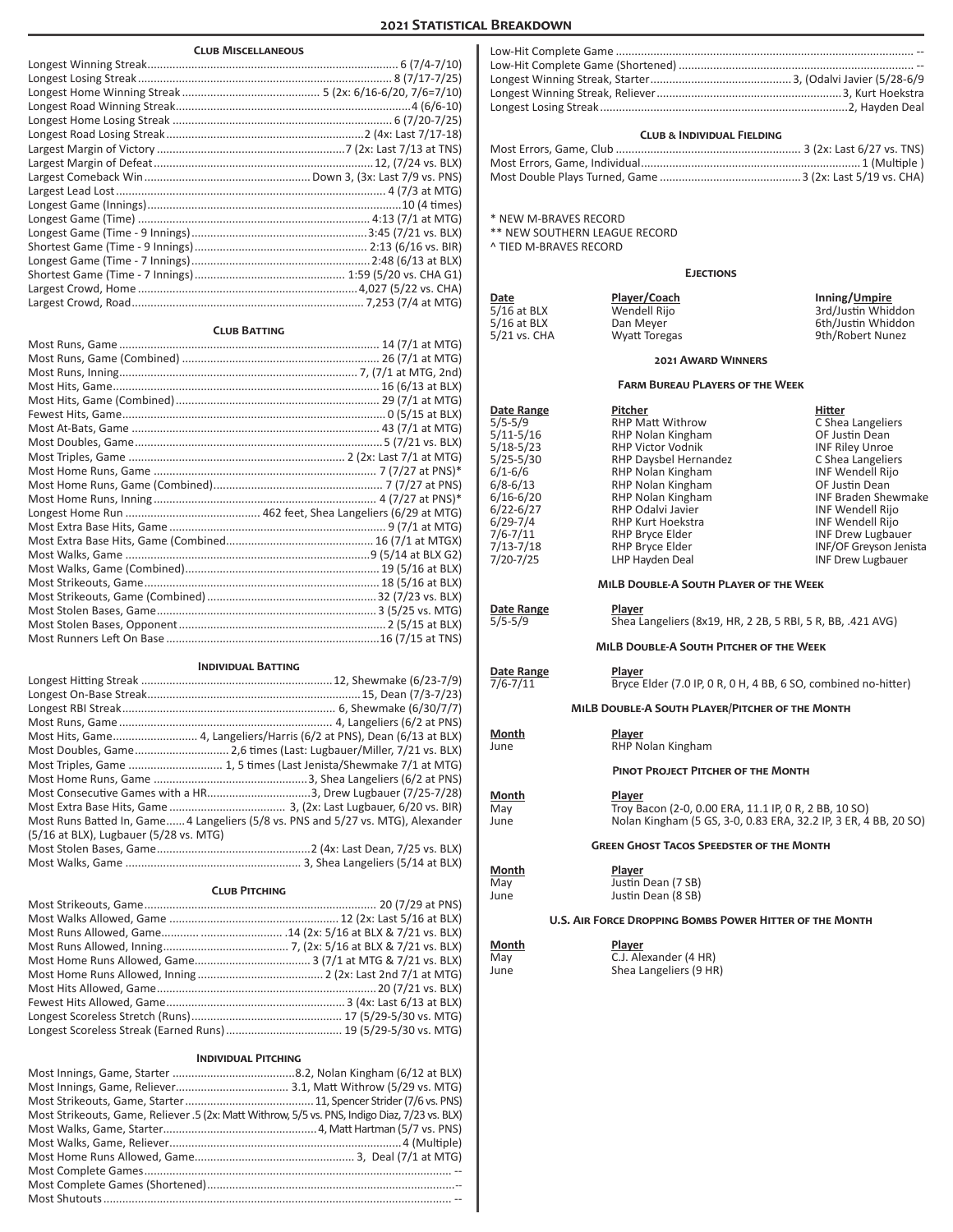# **All-Time Statistical Breakdown**

#### **Last Time It Happened Against the Braves**

| Hitting |                                                                        |
|---------|------------------------------------------------------------------------|
|         |                                                                        |
|         |                                                                        |
|         |                                                                        |
|         |                                                                        |
|         |                                                                        |
|         |                                                                        |
|         |                                                                        |
|         |                                                                        |
|         |                                                                        |
|         |                                                                        |
|         |                                                                        |
|         |                                                                        |
|         |                                                                        |
|         |                                                                        |
|         |                                                                        |
|         |                                                                        |
|         | Back-to-Back Home Runs Mark Contreras/Jimmy Kerrigan (8/21/19 vs. PNS) |
|         |                                                                        |
|         |                                                                        |
|         |                                                                        |
|         |                                                                        |
|         | Multi-Home Run InningJosh VanMeter/Shed Long (7/17/17 at PNS)          |
|         |                                                                        |
|         |                                                                        |

#### **Pitching**

| No-Hitter (Combined)Small/Vennaro/Kirby/Hardy (5/15/21 at BLX)                       |
|--------------------------------------------------------------------------------------|
|                                                                                      |
|                                                                                      |
|                                                                                      |
| No-Hitter through 7 (Combined Small/Vennaro/Kirby (5/15/21 at BLX)                   |
|                                                                                      |
|                                                                                      |
|                                                                                      |
|                                                                                      |
|                                                                                      |
|                                                                                      |
| Back-to-Back Shutouts Dobnak-Wentz-Clay & Barnes-De La Cruz-Bray (7/1-7/2/19 at PNS) |
|                                                                                      |
|                                                                                      |
|                                                                                      |
|                                                                                      |
|                                                                                      |

#### **Miscellaneous**

| Nine Steals (Team), One Game. Gordon/Robinson/Nivar 2/Perez 3/Herrera/Smith (6/12/10 |         |  |
|--------------------------------------------------------------------------------------|---------|--|
|                                                                                      |         |  |
|                                                                                      |         |  |
|                                                                                      |         |  |
|                                                                                      | vs CHA) |  |
|                                                                                      |         |  |
|                                                                                      |         |  |
|                                                                                      |         |  |
|                                                                                      |         |  |
|                                                                                      |         |  |

| Hitting |                                                                            |
|---------|----------------------------------------------------------------------------|
|         |                                                                            |
|         |                                                                            |
|         |                                                                            |
|         |                                                                            |
|         |                                                                            |
|         |                                                                            |
|         |                                                                            |
|         | Three RBI game by a pitcherTouki Toussaint (6/9/18 vs. PNS--2-3, 2B, 3 RBI |
|         | Back-To-Back Five-Hit Games  Emerson Landoni (7/12-13/15 at CHA)           |
|         |                                                                            |
|         |                                                                            |
|         |                                                                            |
|         |                                                                            |
|         |                                                                            |
|         |                                                                            |
|         |                                                                            |
|         | Lead-Off Home Run (Bottom 1st) Cristian Pache (6/14/19 vs. MOB)            |
|         | Lead-Off Home Run (Back-to-Back Games)  Mycal Jones (4/25-26/14 at PNS)    |
|         |                                                                            |
|         |                                                                            |
|         |                                                                            |
|         |                                                                            |
|         | Back-to-Back Home Runs Braden Shewmake/Shea Langeliers (7/27/21 at PNS)    |
|         | HR on Consecutive Pitches  Eric Duncan & Willie Cabrera (7/10/10 vs BIR)   |
|         | Multi-Home Run InningDean/Shewmake/Langeliers, Rijo (7th, 7/27/21 at PNS)  |
|         | Home Run (Consecutive at-bats) Shea Langeliers (7/27/21 at PNS)            |
|         |                                                                            |
|         |                                                                            |
|         |                                                                            |
|         |                                                                            |
|         |                                                                            |
|         |                                                                            |

**Last Time It Happened for the Braves**

## **Pitching**

| No-Hitter (Combined) Julio Teheran & Tyrelle Harris (8/2/10 vs MOB)                                 |
|-----------------------------------------------------------------------------------------------------|
|                                                                                                     |
|                                                                                                     |
|                                                                                                     |
|                                                                                                     |
|                                                                                                     |
|                                                                                                     |
| Two-Hitter De La Cruz/Hoekstra/Roney/Burrows (8/15/19 vs. BIR)                                      |
| Three-Hitter Deal/Bacon/Wilson/Nunn/Hernandez (6/13/21 at BLX)                                      |
|                                                                                                     |
|                                                                                                     |
|                                                                                                     |
|                                                                                                     |
| Back-to-Back Shutouts Muller/Custodio/Roney/Creasy & Davidson/Harrison (7/16-7/18 at JAX & vs. PNS) |
| Three Consecutive ShutoutsM. Coenen/B. O'Connor/M. Wright (6/26-28/05 at TNS)                       |
|                                                                                                     |
|                                                                                                     |
|                                                                                                     |
|                                                                                                     |
| Scoreless Innings Streak, 20+ InningsNolan Kingham 25 (6/6/21-6/23/21                               |

#### **Miscellaneous**

| Two Position Players Pitched in a GameGustavo Nunez & David Rohm (4/18/14 vs HVL)   |  |
|-------------------------------------------------------------------------------------|--|
|                                                                                     |  |
|                                                                                     |  |
|                                                                                     |  |
| All Three Outfielders Recorded an OF AssistHarrilchak/Jones/Nelson (8/11/11 at MOB) |  |
|                                                                                     |  |
| Nine Steals (Team), One GameRozema/Burrus/Esquivel/Pope/Salty (5/1/07 at MOB)       |  |
|                                                                                     |  |
|                                                                                     |  |
|                                                                                     |  |
|                                                                                     |  |
|                                                                                     |  |
|                                                                                     |  |
|                                                                                     |  |
|                                                                                     |  |
|                                                                                     |  |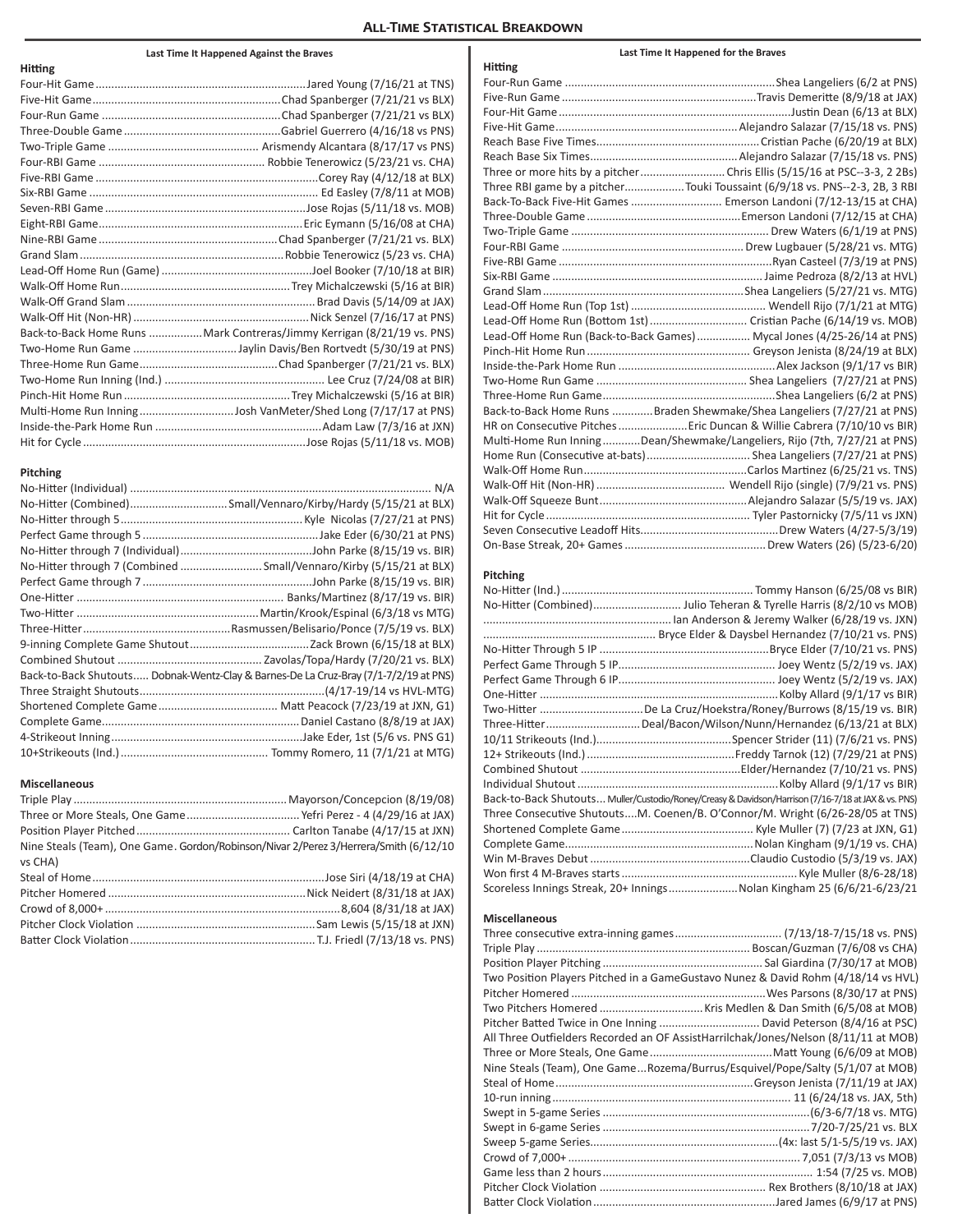|                     |                    |                                                                            | ALL-TIME STATIS          |
|---------------------|--------------------|----------------------------------------------------------------------------|--------------------------|
|                     |                    | <b>GRAND SLAMS</b> (ALL-TIME)                                              |                          |
| Date                |                    | Batter                                                                     | <u>Opponent</u>          |
| 7/17/05             |                    | Iker Franco                                                                | WTN                      |
| 5/26/06             |                    | Michael Rosamond                                                           | <b>BIR</b>               |
| 7/27/06             |                    | Jarrod Saltalamacchia                                                      | МОВ                      |
| 8/6/06              |                    | Josh Burrus                                                                | <b>MTG</b>               |
| 5/2/07              |                    | <b>Josh Burrus</b>                                                         | MTG<br><b>BIR</b>        |
| 6/8/07<br>5/17/08   |                    | Mike Rozema<br>Jason Perry                                                 | CHA                      |
| 5/14/10             |                    | Mauro Gomez                                                                | CHA                      |
| 9/1/10              |                    | Mycal Jones                                                                | WTN                      |
| 9/4/10              |                    | Michael Daniel                                                             | <b>BIR</b>               |
| 7/21/11             |                    | Antoan Richardson<br>Joe Terdoslavich                                      | <b>JAX</b>               |
| 6/7/12<br>5/7/13    |                    | Jaime Pedroza                                                              | <b>TNS</b><br><b>MTG</b> |
| 6/3/13              |                    | Luis Nunez                                                                 | <b>CHA</b>               |
| 6/5/14              |                    | Kyle Kubitza                                                               | CHA                      |
| 5/18/17             |                    | Carlos Franco                                                              | JAX                      |
| 6/12/18             |                    | Carlos Martinez                                                            | <b>PNS</b>               |
| 4/15/19<br>5/27/21  |                    | Luis Valenzuela<br>Shea Langeliers                                         | at CHA<br><b>MTG</b>     |
|                     |                    | <b>BACK-TO-BACK HOME RUNS (ALL-TIME)</b>                                   |                          |
| Date                |                    | <b>Batter</b>                                                              | Opponent                 |
| 4/20/05<br>4/10/07  |                    | Scott Thorman & Brian McCann                                               | MTG                      |
| 5/9/07              |                    | Jarrod Saltalamacchia & Matt Esquivel<br>Brent Lillibridge & Brandon Jones | CAR<br><b>WTN</b>        |
| 6/25/07             |                    | Clint Sammons & Van Pope                                                   | <b>MTG</b>               |
| 7/15/07             |                    | Brandon Jones & Matt Esquivel                                              | MTG                      |
| 6/21/08<br>7/31/08  |                    | Greg Creek & Kala Ka'aihue<br>Reid Gorecki & Kala Ka'aihue                 | MTG<br><b>CHA</b>        |
| 5/25(2)/09          |                    | Brandon Hicks & Concepcion Rodriguez                                       | <b>MOB</b>               |
| 8/7/09<br>5/14/10   |                    | Brandon Hicks & Jason Heyward<br>Mauro Gomez & Donell Linares              | <b>HVL</b><br><b>CHA</b> |
| 7/10/10             |                    | Eric Duncan & Willie Cabrera                                               | BIR                      |
| 5/4/16              |                    | Carlos Franco & Willians Astudillo                                         | TNS                      |
| 5/24/17<br>7/5/17   |                    | Ronald Acuna & Travis Demeritte<br>Connor Lien & Jared James               | <b>PNS</b><br><b>MOB</b> |
| 7/3/19              |                    | Tyler Neslony & Ryan Casteel                                               | @PNS                     |
| 8/27(1)/19          |                    | Ryan Casteel & Connor Lien                                                 | @BLX                     |
| 7/6/21<br>7/27/21   |                    | Jalen Miller & Greyson Jenista<br>Braden Shewmake & Shea Langeliers        | <b>PNS</b><br>@PNS       |
|                     |                    |                                                                            |                          |
|                     |                    | <b>MULTI-HOME RUN GAMES (ALL-TIME)</b>                                     |                          |
| <b>Homers</b>       | Date               | Batter                                                                     | Opponent                 |
| 3322222             | 7/3/19<br>6/2/21   | Ryan Casteel<br>Shea Langeliers                                            | at PNS<br>at PNS         |
|                     | 7/24/05            | Josh Burrus                                                                | <b>MOB</b>               |
|                     | 8/11/05<br>8/20/05 | Luis Hernandez<br>Michael Rosamond                                         | <b>CHA</b><br>JAX        |
|                     | 5/29/06<br>6/4/06  | <b>Barbaro Canizares</b>                                                   | JAX                      |
|                     | 7/27/06            | Michael Rosamond<br>Jarrod Saltalamacchia                                  | CAR<br>MOB               |
| $\overline{2}$      | 4/10/07            | Jarrod Saltalamacchia                                                      | CAR                      |
| 2                   | 4/24/07            | Jarrod Saltalamacchia                                                      | BIR                      |
|                     | 4/27/07<br>5/6/07  | Brandon Jones<br><b>Brandon Jones</b>                                      | MOB<br>MTG               |
| $222$<br>$22$       | 7/15/07            | Matt Esquivel                                                              | MTG                      |
| $\overline{2}$      | 5/23/08<br>5/29/08 | Kala Ka'aihue<br>Jason Perry                                               | TNS<br>WTN               |
| $\overline{2}$      | 6/6/08             | Jordan Schafer                                                             | MOB                      |
| $\overline{2}$<br>2 | 6/30/08<br>8/18/08 | Kala Ka'aihue<br>Jordan Schafer                                            | MTG<br>CAR               |
| 2                   | 8/25/09            | <b>Brandon Hicks</b>                                                       | CHA                      |
|                     | 7/2/10<br>4/24/11  | Mauro Gomez<br>Ernesto Mejia                                               | BIR<br>MTG               |
|                     | 6/30(1)/11         | Donell Linares                                                             | HVL                      |
| 2222                | 9/2/11             | Ed Lucas                                                                   | CAR<br>CAR               |
| $\overline{c}$      | 9/3/11<br>8/4/12   | Ernesto Mejia<br>Joe Leonard                                               | CHA                      |
| $\overline{2}$      | 5/19/13            | Braeden Schlehuber                                                         | JAX                      |
| $\frac{2}{2}$       | 6/9/13<br>7/19/13  | Christian Marrero<br>Christian Bethancourt                                 | PNS<br>JXN               |
| 2                   | 8/5/13             | Barrett Kleinknecht                                                        | HVL                      |
| $\overline{2}$<br>2 | 8/11/13<br>4/26/14 | Christian Bethancourt                                                      | JXN<br>PNS               |
| $\overline{2}$      | 5/23/14            | Kyle Kubitza<br>Cedric Hunter                                              | CHA                      |
| $\overline{2}$      | 7/16/14            | Daniel Castro                                                              | BIR                      |
| 2<br>$\overline{2}$ | 7/31/16<br>8/14/16 | Connor Lien<br>Dustin Peterson                                             | PSC<br>JAX               |
| 2                   | 8/17/16            | Jacob Schrader                                                             | PSC                      |
|                     | 5/31/17<br>6/3/17  | Joey Meneses<br><b>Travis Demeritte</b>                                    | JXN<br>JXN               |
| 2222                | 8/2/17             | Travis Demeritte                                                           | MOB                      |
|                     | 4/12/18<br>8/9/18  | Austin Riley<br><b>Travis Demeritte</b>                                    | at BLX<br>at JAX         |
| $\overline{c}$      | 8/10/18            | Connor Lien                                                                | at JAX                   |
| $\overline{2}$      | 4/15/19            | Luis Valenzuela                                                            | at CHA                   |
| 2<br>$\overline{2}$ | 4/19/19<br>4/28/19 | Connor Lien<br>Ray-Patrick Didder                                          | at CHA<br>at MOB         |
| $\overline{2}$      | 5/10/19            | Andy Wilkins                                                               | PNS                      |
| $\overline{c}$      | 6/23/19<br>7/3/19  | Ryan Casteel<br><b>Ryan Casteel</b>                                        | at BLX<br>at PNS         |
|                     | 8/7/19<br>8/7/19   | <b>Ryan Casteel</b>                                                        | at JAX                   |
|                     |                    | C.J. Alexander                                                             | at JAX                   |
|                     | 8/29/19<br>5/8/21  | Connor Lien<br>Shea Langeliers                                             | CHA<br>PNS               |
| 322222              | 5/16/21            | CJ Alexander                                                               | at BLX                   |
| 2                   | 6/24/21<br>7/27/21 | Wendell Rijo<br><b>Shea Langeliers</b>                                     | TNS<br>at PNS            |

| Da <u>te</u>          |                                      | Batter                                             | <u>Opponent</u>           |
|-----------------------|--------------------------------------|----------------------------------------------------|---------------------------|
| 4/30/05               |                                      | Brian McCann                                       | <b>WTN</b>                |
| 4/11/06               |                                      | Michael Rosamond                                   | MOB                       |
| 7/20/06(2)<br>8/24/06 |                                      | <b>Brandon Jones</b><br>Michael Rosamond           | <b>TNS</b><br>MOB         |
| 4/11/07               |                                      | <b>Brandon Jones</b>                               | CAR                       |
| 8/30/08               |                                      | Kala Ka'aihue                                      | WTN                       |
| 8/22/12<br>4/18/13    |                                      | <b>Bobby Stevens</b><br>Christian Marrero          | <b>HVL</b><br>JXN         |
| 6/9/13                |                                      | Christian Marrero                                  | PNS                       |
| 8/23/14               |                                      | Gustavo Nunez                                      | <b>BIR</b>                |
| 6/9/16<br>4/27/17     |                                      | Levi Hyams<br>Carlos Franco                        | <b>TNS</b><br><b>TNS</b>  |
| 7/25/17               |                                      | Connor Lien                                        | JAX                       |
| 5/25/18               |                                      | Tyler Marlette                                     | JAX                       |
| 5/7/19                |                                      | Drew Waters                                        | <b>PNS</b>                |
| 6/20/21<br>6/25/21    |                                      | Shea Langeliers<br>Carlos Martinez                 | <b>BIR</b><br><b>TNS</b>  |
|                       |                                      | <b>HOME RUNS IN CONSECUTIVE GAMES (ALL-TIME)</b>   |                           |
| <u>Games</u>          | Date                                 | <b>Batter</b>                                      | Opponent                  |
| 3                     | 4/29-5/1/07<br>$5/13 - 15/10$        | Matt Esquivel                                      | MOB<br>CHA                |
| 3<br>3<br>3           | 9/1(2)-3/12                          | Cody Johnson<br>Evan Gattis                        | MOB                       |
|                       | $5/15 - 17/13$                       | Jose Martinez                                      | HVL-JAX                   |
|                       | 5/6-8/17<br>5/16-18/17               | Carlos Franco<br>Carlos Franco                     | <b>BIR-MOB</b><br>BLX-JAX |
|                       | 7/25-7/28/21                         | Drew Lugbauer                                      | <b>BLX-at PNS</b>         |
|                       | $6/5 - 6/05$                         | Jonathan Schuerholz                                | HVL<br>CAR                |
|                       | $6/21 - 22/05$<br>7/1-2/05           | Scott Thorman<br>Jeff Francoeur                    | <b>MOB</b>                |
|                       | 5/30-31/06                           | Michael Rosamond                                   | <b>CHA</b>                |
|                       | 6/11-12/06<br>8/15-16/06             | Michael Rosamond<br>Josh Burrus                    | <b>CHA</b><br><b>TNS</b>  |
|                       | 8/23-24/06<br>4/9-10/07              | Ray Serrano                                        | <b>MOB</b>                |
| 333222222222222       | 4/10-11/07                           | Matt Esquivel<br>Jarrod Saltalamacchia             | <b>HVL-CAR</b><br>CAR     |
|                       | 4/16-17/07                           | Diory Hernandez                                    | WTN                       |
|                       | 7/15-17/07<br>4/18-19/08             | <b>Brandon Jones</b><br>Diory Hernandez            | MTG-JAX<br><b>BIR-HVL</b> |
|                       | 4/20-21/08                           | Jason Perry                                        | HVL                       |
|                       | 4/25-26/08                           | Jason Perry                                        | MOB                       |
| 2222                  | 5/8-9/08<br>5/15-16/08               | Kala Ka'aihue<br>Reid Gorecki                      | WTN<br>CHA                |
|                       | 5/19-20/08                           | Quentin Davis                                      | CHA-TNS                   |
|                       | $6/16 - 17/08$<br>7/31-8/1/08        | Reid Gorecki<br>Reid Gorecki                       | CAR<br>CHA/HVL            |
|                       | $8/3 - 4/08$                         | JC Holt                                            | HVL                       |
|                       | 8/16-18/08<br>5/18(2)-19/09          | Jordan Schafer<br>Willie Cabrera                   | MOB-CAR<br><b>MTG</b>     |
|                       | $4/28 - 29/10$                       | Cody Johnson                                       | MTG-JAX                   |
|                       | 5/1-2/10<br>$7/2 - 3/10$             | Cody Johnson<br>Luis Bolivar                       | JAX<br><b>BIR</b>         |
| 222222222             | 7/9-10/10                            | Willie Cabrera                                     | BIR                       |
|                       | $8/13 - 14/10$<br>9/1-2/10           | Mauro Gomez<br>Mycal Jones                         | MTG<br>WTN                |
| $\frac{2}{2}$         | 4/16-17/11<br>5/4(1&2)/11            | Donell Linares                                     | <b>MOB</b>                |
|                       | 6/17-18/11                           | <b>Tyler Pastornicky</b><br>Ernesto Mejia          | CHA<br>JAX                |
| 22222                 | 7/11-13/11                           | Ernesto Mejia                                      | MOB-TNS                   |
|                       | 7/23-24/11                           | Ernesto Mejia                                      | JAX                       |
|                       | $9/1 - 2/11$<br>$9/2 - 3/11$         | Ed Lucas<br>Ernesto Mejia                          | CAR<br>CAR                |
|                       | 5/4-5/12                             | Evan Gattis                                        | MOB                       |
| $\overline{c}$<br>2   | 6/3(2)-4/12<br>$8/18-19/12$          | lan Gac<br>Jaime Pedroza                           | HVL<br>JXN-HVL            |
| 2<br>2                | $4/27 - 29(1)/13$                    | Christian Marrero                                  | HVL                       |
|                       | $5/8 - 9/13$<br>7/18-19/13           | Kyle Russell<br>Christian Bethancourt              | MTG<br>JXN                |
|                       | $8/11 - 13/13$                       | Christian Bethancourt                              | <b>PNS</b>                |
|                       | 8/14-15/13<br>$4/25 - 26/14$         | Tommy La Stella<br>Mycal Jones                     | PNS<br><b>PNS</b>         |
|                       | 4/28-30/14                           | Seth Loman                                         | PNS-JAX                   |
|                       | 6/25-26/14<br>6/28-29/14             | Seth Loman<br>Cedric Hunter                        | <b>BIR</b><br>BIR-HVL     |
| 2222222222222         | 8/19-20/14                           | Barrett Kleinknecht                                | MOB                       |
|                       | 8/22-23/14<br>8/6-7/15               | Gustavo Nunez<br>Kevin Ahrens                      | BIR<br>MTG-BLX            |
|                       | 5/12-13/16                           | Dustin Peterson                                    | <b>MOB</b>                |
|                       | 7/6-7/16<br>$4/14 - 15/17$           | Jacob Schrader<br>Carlos Franco                    | <b>MTG</b><br><b>TNS</b>  |
|                       | $5/8 - 9/17$                         | <b>Travis Demeritte</b>                            | MOB                       |
|                       | $5/9 - 10/17$<br>5/12-13/17          | Ronald Acuna                                       | MOB<br><b>BLX</b>         |
| 2<br>2<br>2           | 6/3-6/4/17                           | <b>Travis Demeritte</b><br><b>Travis Demeritte</b> | JXN-BLX                   |
|                       | 8/14-8/16/17                         | Alex Jackson                                       | JAX-PNS                   |
|                       | $8/17 - 18/17$<br>8/30/17 (DH)       | Austin Riley<br>Austin Riley                       | PNS<br>at PNS             |
| 222222                | $9/1/17$ (DH)                        | Alex Jackson                                       | BIR                       |
|                       | $6/12(G1) - 13/18$<br>$6/26 - 28/18$ | Alex Jackson<br>Luis Marte                         | PNS-at BLX<br>JAX-at PNS  |
|                       | 7/10-7/11/18                         | <b>Tyler Marlette</b>                              | at BIR                    |
|                       | 7/19-7/20/18<br>4/17-4/18/19         | <b>Travis Demeritte</b><br>Cristian Pache          | at MTG<br>at CHA          |
| 222222222222          | 5/11-5/12/19                         | Alejandro Salazar                                  | at MTG                    |
|                       | 5/29-5/30/19<br>6/14-6/15/19         | Tyler Neslony<br>Drew Waters                       | at PNS<br>vs. MOB         |
|                       | 7/28-7/29/19                         | Daniel Lockhart                                    | at MOB                    |
|                       | 7/28-31/19<br>8/27(1/2)/19           | Carlos Martinez<br><b>Riley Unroe</b>              | at MOB<br>at BLX          |
|                       | 8/27(2)-8/29/19<br>6/9-6/10/21       | Connor Lien                                        | <b>CHA</b>                |
|                       |                                      | Jefrey Ramos<br>Drew Lugbauer                      | at BLX<br>at BLX          |
|                       | 6/8, 6/11/21<br>6/29-6/30/21         | Shea Langeliers                                    | at MTG                    |
|                       | 7/25-7/27/21                         | Drew Lugbauer                                      | BLX, at MTG               |
|                       | 7/24-7/27/21<br>7/27-7/28/21         | Shea Langeliers<br><b>Braden Shewmake</b>          | BLX, at MTG<br>at PNS     |
| $\overline{2}$        | 7/28-7/29/21                         | Jalen Miller                                       | at PNS                    |

**Walk-Off Home Runs (all-time)**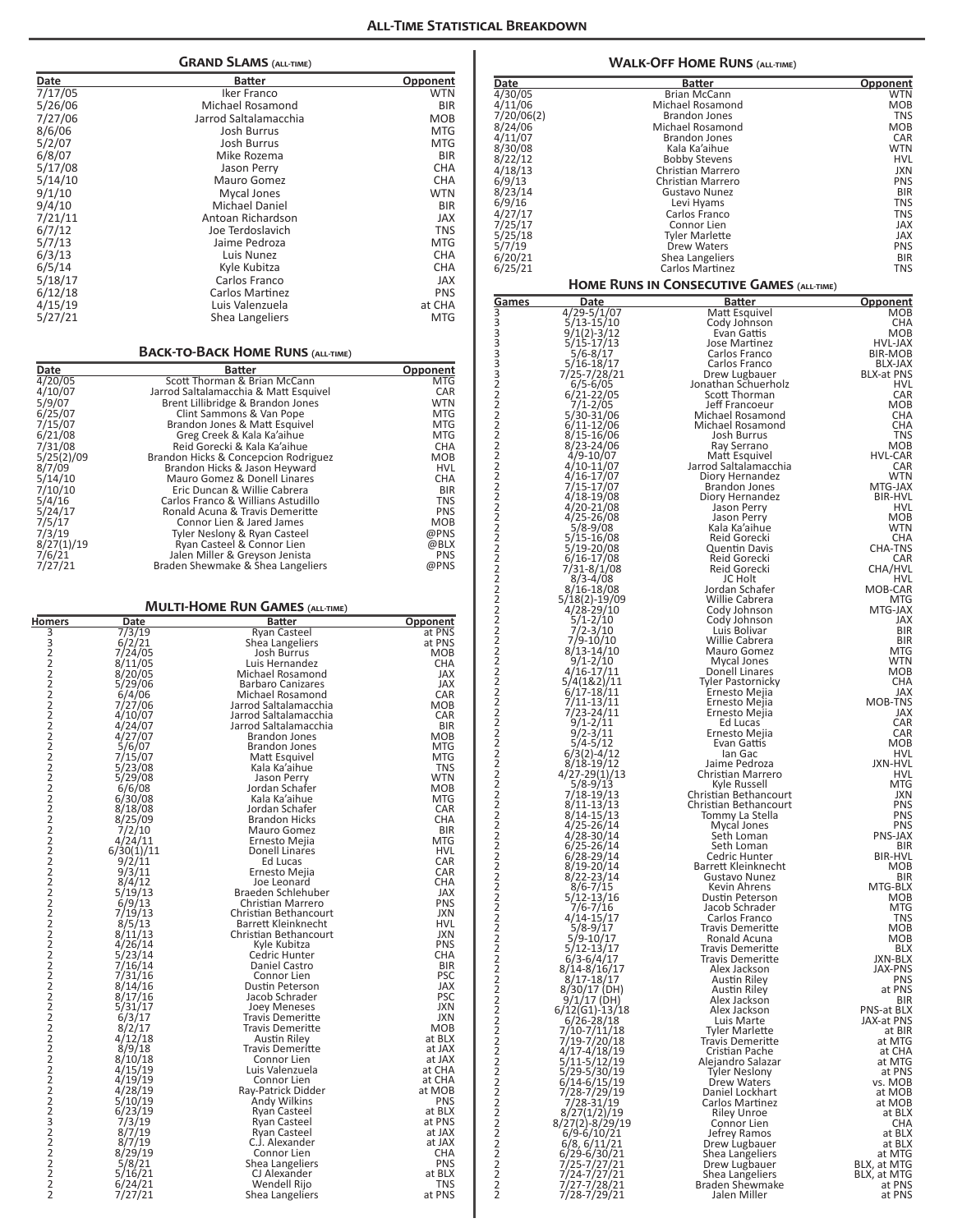|           |         |         |         | <b>DAILY &amp; MONTHLY BREAKDOWN</b> |         |         |           |
|-----------|---------|---------|---------|--------------------------------------|---------|---------|-----------|
| Day       | Home    | Road    | Total   | Month                                | Home    | Road    | Total     |
| Mondav    | $0 - 0$ | $0 - 0$ | $0 - 0$ |                                      |         |         |           |
| Tuesdav   | $2 - 3$ | $4 - 1$ | $6 - 4$ | May                                  | $10-8$  | $2 - 4$ | $12 - 12$ |
| Wednesday | $4 - 3$ | $5 - 1$ | $9 - 4$ | June                                 | $9 - 3$ | $9 - 5$ | $18 - 8$  |
| Thursday  | $5 - 4$ | $3 - 2$ | $8 - 6$ | July                                 | $5 - 7$ | $8 - 5$ | $13 - 12$ |
| Fridav    | $4 - 3$ | $3 - 4$ | $7 - 7$ | August                               | $0-0$   | $0 - 0$ | $0 - 0$   |
| Saturday  | $6 - 1$ | $1 - 4$ | $7 - 5$ | September                            | $0 - 0$ | $0 - 0$ | $0 - 0$   |
| Sunday    | $3 - 4$ | $3 - 2$ | $6 - 6$ | Postseason                           |         | $\sim$  |           |
| Total     | 24-18   | 19-14   | 43-32   |                                      | 24-18   | 19-14   | 43-32     |

#### **Starts By Position**

**1B:** Greyson Jenista (36), Drew Lugbauer (36), Riley Unroe (2)

**2B:** Jalen Miller (42), Wendell Rijo (25), Riley Unroe (6), Riley Delgado (1)

**3B:** CJ Alexander (51), Wendell Rijo (18). Riley Unroe (3), Riley Delgado (1) **SS:** Braden Shewmake (50), Wendell Rijo (16), Riley Unroe (6), Riley Delgado (1)

**LF:** Jefrey Ramos (29), Tyler Neslony (10), Jacob Pearson (22), Greyson Jenista (9), Trey Harris (3)

**CF:** Justin Dean (64), Tyler Neslony (3), Jacob Pearson (7), Greyson Jenista (1) **RF:** Trey Harris (58), Jacob Pearson (3), Greyson Jenista (11), Justin Dean (1)

- **C:** Shea Langeliers (54), Hendrik Clementina (12), Drew Lugbauer (1), Carlos Martinez (8) **P:** Hayden Deal (14), Nolan Kingham (9), Mitch Stallings (2), Odalvi Javier (12), Victor Vodnik (8), Matt Withrow (3), AJ Puckett (8), Jose Rodriguez (4), Touki Toussaint (1), Spencer Strider (6),
- Bryce Elder (6), Freddy Tarnok (2)<br>**DH**: Tyler Neslony (2), Jefrey Ramos (9), Jalen Miller (5), Drew Lugbauer (17), Shea Langeliers (7),<br>Greyson Jenista (3). Jacob Pearson (1), Riley Unroe (5), Wendell Rijo (3) Hendrik Cle (9), CJ Alexander (4), Braden Shewmake (2), Trey Harris (3), Carlos Martinez (1)

#### **Starts By Batting Order**

- **1:** Justin Dean (51), Wendell Rijo (6), Braden Shewmake (10), Riley Unroe (2), Tyler Neslony (3), Greyson Jenista (1), Riley Delgado (1)
- **2:** Braden Shewmake (19), Wendell Rijo (11), Riley Unroe (6), Justin Dean (13), Jacob Pearson (1), Trey Harris (21), Riley Delgado (1), Jalen Miller (1)
- **3:** Trey Harris (26), Greyson Jenista (2), Shea Langeliers (15), CJ Alexander (7), Wendell Rijo (3), Drew Lugbauer (16), Braden Shewmake (5)
- **4:** Shea Langiliers (41), CJ Alexander (17), Greyson Jenista (5), Drew Lugbauer (5), Trey Harris (2), Wendell Rijo (4)
- **5:** CJ Alexander (15), Jefrey Ramos (4), Drew Lugbauer (8), Shea Langeliers (4), Greyson Jenista (5), Riley Unroe (1), Trey Harris (10), Wendell Rijo (8), Braden Shewmake (19)
- **6:** Jefrey Ramos (17), Greyson Jenista (5), Drew Lugbauer (10), Tyler Neslony (2), CJ Alexander (10), Hendrik Clementina (2), Jacob Pearson (2), Wendell Rijo (13), Trey Harris (5), Riley Unroe (1), Carlos Martinez (4), Jalen Miller (1), Riley Delgado (1)
- **7:** Greyson Jenista (23), Tyler Neslony (4), Wendell Rijo (5), Jefrey Ramos (5), Hendrik Clementina (5), Drew Lugbauer (7), CJ Alexander (6), Riley Unroe (8), Jacob Pearson (4), Carlos Martinez (2), Jalen Miller (4)
- **8:** Tyler Neslony (2), Hendrik Clementina (15), Wendell Rijo (4), Drew Lugbauer (7), Jalen Miller (20), Greyson Jenista (6), Jacob Pearson (4), Jefrey Ramos (11), Carlos Martinez (3), Riley Unroe (1)
- **9:** Jalen Miller (3), Wendell Rijo (6), Jacob Pearson (21), Tyler Neslony (5), Drew Lugbauer (1), Justin Dean (1), Jefrey Ramos (1), Riley Unroe (2), Greyson Jenista (13), CJ Alexander (1)

**Extra-Inning Games**

|                     |                        | <b>SERIES BREAKDOWN</b> |                                                  |               |
|---------------------|------------------------|-------------------------|--------------------------------------------------|---------------|
| <b>Type</b>         | Home<br>Won-Lost-Split | Road<br>Won-Lost-Split  | Overall                                          | <b>Sweeps</b> |
| 6-Game              | $4 - 2 - 1$            | $1 - 1 - 3$             | $5 - 3 - 4$                                      |               |
| Double Headers      | $0 - 1 - 1$            | $0 - 0 - 1$             | $0 - 1 - 2$                                      |               |
| <b>Series Dates</b> | Opponent               | Record                  | <b>Notes</b>                                     |               |
| May 5-9             | Pensacola              | $2 - 4$                 | Won final two games                              |               |
| May 11-16           | at Biloxi              | $2 - 4$                 | Gave up 28 runs                                  |               |
| May 18-23           | Chattanooga            | $3 - 3$                 | Each team won every other game                   |               |
| May 25-30           | Montgomery             |                         | 5-1 Back-to-Back walk-off wins in 10th 5/29-5/30 |               |
| June 1-6            | at Pensacola           |                         | 3-3 Shea Langeliers 3-HR game on 6/2, 9-4 win    |               |
| June 8-13           | at Biloxi              | $5-1$                   | Outscored Biloxi 38-20, hit 12 HR                |               |
| June 15-20          | Birmingham             |                         | 5-1 Won L5, walk-off wins 6/19 (WP, 6/20 (HR)    |               |
| June 22-27          | Tennessee              |                         | 4-2 Allowed just 7 runs in 6 games with 2 SHO    |               |
| June 29-July 4      | at Montgomery          | $3 - 3$                 | Outscored 36-35                                  |               |
| July 6-11           | Pensacola              |                         | 5-1 Walk-off win on 7/9 and No-Hitter on 7/10    |               |
| July 13-18          | at Tennessee           | $3 - 3$                 | Dropped final 2 games, allowed 9 HR              |               |
| July 20-25          | Biloxi                 | $0 - 6$                 | Outscored 41-13 including 14-3 & 13-1 losses     |               |

| Date | Opponent                   |                                                          |        |                            | <b>ONE-RUN GAMES</b>       |                            |                            |
|------|----------------------------|----------------------------------------------------------|--------|----------------------------|----------------------------|----------------------------|----------------------------|
| 5/5  |                            |                                                          | Result |                            | Record                     |                            | $W-L-S$                    |
|      | <b>PNS</b>                 | $L, 2-1$                                                 |        |                            | $0 - 1$                    |                            | Meyer-Deal-Hock            |
| 5/8  | <b>PNS</b>                 | $L, 3-2$                                                 |        |                            | $0 - 2$                    |                            | McKenna-Hartman-Maldanoso  |
|      | 5/14 G1@BLX                | $L, 3-2$                                                 |        |                            | $0 - 3$                    |                            | Francis-Vodnik-Cousins     |
| 5/15 | @BLX                       | $L, 1-0$                                                 |        |                            | $0 - 4$                    |                            | Small-Mora-Hardy           |
| 5/19 | CHA                        | W, 4-3                                                   |        |                            | $1 - 4$                    |                            | Ramirez-Keys-White         |
| 5/22 | <b>CHA</b>                 | W, 2-1                                                   |        |                            | $2 - 4$                    |                            | McLaughlin-Robertson-White |
| 5/25 | <b>MTG</b>                 | W, 4-3                                                   |        |                            | $3 - 4$                    |                            | Kingham-Myers-White        |
| 5/27 | <b>MTG</b>                 | W, 7-6                                                   |        |                            | $4 - 4$                    |                            | Hernandez-Strong           |
| 5/29 | <b>MTG</b>                 | W, 1-0 (10)                                              |        |                            | $5 - 4$                    |                            | Latcham-Pelaez             |
| 5/30 | <b>MTG</b>                 | W, 2-1 (10)                                              |        |                            | $6 - 4$                    |                            | Hernandez-Peguero          |
| 6/1  | @PNS                       | $L.4-3$                                                  |        |                            | $6 - 5$                    |                            | Bice-Ramirez-Hock          |
| 6/6  | @PNS                       | W. 4-3                                                   |        |                            | $7 - 5$                    |                            | Withrow-Bellatti-White     |
| 6/9  | @BLX                       | W, 5-4                                                   |        |                            | $8 - 5$                    |                            | Javier-Crawford            |
| 6/11 | @BLX                       | L, $4-3(10)$                                             |        |                            | $8 - 6$                    |                            | Webb-White                 |
| 6/16 | <b>BIR</b>                 | W, 2-1                                                   |        |                            | $9 - 6$                    |                            | Puckett-Pilkington-White   |
| 6/19 | <b>BIR</b>                 | W, 3-2                                                   |        |                            | $10-6$                     |                            | Graham-Ledo                |
| 6/20 | <b>BIR</b>                 | W, 7-6                                                   |        |                            | $11-6$                     |                            | White-Paulino              |
| 6/25 | <b>TNS</b>                 | W. 4-3                                                   |        |                            | $12 - 6$                   |                            | Hernandez-Ueckert          |
| 6/27 | <b>TNS</b>                 | $L, 2-1$                                                 |        |                            | $12 - 7$                   |                            | Lugo-Puckett-Roberts       |
| 6/29 | @MTG                       | W, 7-6                                                   |        |                            | $13 - 7$                   |                            | Hoekstra-Pelaez-Wilson     |
| 7/7  | <b>PNS</b>                 | W, 4-3                                                   |        |                            | $14 - 7$                   |                            | Latcham-Bice               |
| 7/9  | <b>PNS</b>                 | W, 5-4                                                   |        |                            | $15 - 7$                   |                            | White-McInvale             |
| 7/20 | <b>BLX</b>                 | $L, 1-0$                                                 |        |                            | $15 - 8$                   |                            | Zavolas-Javier-Hardy       |
| 7/22 | <b>BLX</b>                 | L, 5-4                                                   |        |                            | $15-9$                     |                            | Hitt-Elder-Hardy           |
| 7/25 | <b>BLX</b>                 | L, 4-3                                                   |        |                            | $15 - 10$                  |                            | Hitt-Javier-Hardy          |
|      | 2005: 22-21<br>2012: 21-29 | 2006: 20-26<br>2007: 22-24<br>2014: 24-16<br>2013: 29-23 |        | 2008: 27-18<br>2015: 29-25 | 2009: 29-29<br>2016: 28-21 | 2010: 20-25<br>2017: 17-29 | 2011: 19-34<br>2018: 15-21 |
|      | 2019: 18-27                | 2021: 15-10                                              |        |                            | All-Time Record: 355-378   |                            |                            |

|                                                               | <b>SHUTOUTS</b>                                 |                                                |                                                   |      |
|---------------------------------------------------------------|-------------------------------------------------|------------------------------------------------|---------------------------------------------------|------|
| $W-L-S$                                                       | Record                                          | Result                                         | Date Opponent                                     |      |
| McLaughlin-Erceg-Graham                                       | $1 - 0$                                         | W, 2-0                                         | 5/14 G2@BLX                                       |      |
| Small-Mora-Hardy                                              | $1 - 1$                                         | $L. 1-0$                                       | @BLX                                              | 5/15 |
| Carrera-McLaughlin-Pelaez                                     | $1 - 2$                                         | $L, 3-0$                                       | <b>MTG</b>                                        | 5/26 |
| Latcham-Pelaez                                                | $2 - 2$                                         | W, 1-0                                         | <b>MTG</b>                                        | 5/29 |
| Kingham-Small-Hoekstra                                        | $3 - 2$                                         | W. 3-0                                         | @BLX                                              | 6/12 |
| McClure-Javier                                                | $3 - 3$                                         | $L.7-0$                                        | <b>BIR</b>                                        | 6/15 |
| Lugo-Puckett-Rodriguez                                        | $3 - 4$                                         | $L, 2-0$                                       | <b>TNS</b>                                        | 6/22 |
| Kingham-Sanders-Ramirez                                       | $4 - 4$                                         | W, 3-0                                         | <b>TNS</b>                                        | 6/23 |
| Javier-Katz-Withrow                                           | $5 - 4$                                         | W, 5-0                                         | <b>TNS</b>                                        | 6/26 |
| Elder-McCambley                                               | $6 - 4$                                         | W, 6-0                                         | <b>PNS</b>                                        | 7/10 |
| Lugo-Strider-Roberts                                          | $6 - 5$                                         | $L, 2-0$                                       | @TNS                                              | 7/17 |
| Zovalos-Javier-Hardy                                          | $6-6$                                           | $L, 1-0$                                       | <b>BLX</b>                                        | 7/21 |
| $2011:8-8$<br>2010: 9-10 2011: 8-8<br>2017: 10-13 2018: 14-12 | 2008: 12-9 2009: 8-12<br>2015: 11-12 2016: 9-10 | 2006: 10-7 2007: 8-8<br>2013: 14-12 2014: 16-7 | 2005: 13-7<br>2012: 9-11<br>2019: 16-16 2021: 6-6 |      |
|                                                               | All-Time Record: 174-158                        |                                                |                                                   |      |
|                                                               |                                                 |                                                |                                                   |      |
|                                                               |                                                 |                                                |                                                   |      |
|                                                               |                                                 |                                                |                                                   |      |
|                                                               | <b>WALK-OFF WINS</b>                            |                                                |                                                   |      |
| <b>Type of Hit</b>                                            | Plaver                                          | Result                                         | Opponent                                          | Date |
| <b>SAC Fly</b>                                                | <b>Jalen Miller</b>                             | W, 1-0 (10)                                    | <b>MTG</b>                                        | 5/29 |
| Single                                                        | <b>Shea Langeliers</b>                          | W, 2-1 (10)                                    | <b>MTG</b>                                        | 5/30 |
| <b>Wild Pitch</b>                                             | <b>Trey Harris</b>                              | W, 3-2                                         | <b>BIR</b>                                        | 6/19 |
| Home Run                                                      | <b>Shea Langeliers</b>                          | W, 7-6                                         | <b>BIR</b>                                        | 6/20 |
| <b>Home Run</b>                                               | <b>Carlos Martinez</b>                          | W, 4-3                                         | <b>TNS</b>                                        | 6/25 |

| Date<br>5/29<br>5/30<br>6/11<br>7/1 | Opponent<br><b>MTG</b><br><b>MTG</b><br>at BLX<br>at MTG |                                       | Result<br>W, 1-0<br>W. 2-1<br>$L.4-3$<br>W, 14-12 |                                     | Record<br>$1-0$<br>$2 - 0$<br>$2 - 1$<br>$3-1$ |                            | $W-L-S$<br>Latcham-Pelaez<br>Hernandez-Peguero<br><b>Webb-White</b><br><b>White-Valverde-Nunn</b> |
|-------------------------------------|----------------------------------------------------------|---------------------------------------|---------------------------------------------------|-------------------------------------|------------------------------------------------|----------------------------|---------------------------------------------------------------------------------------------------|
|                                     | $2005: 5-5$<br>2012: 7-9<br>2019: 7-7                    | 2006: 8-7<br>2013: 10-5<br>$2021:3-1$ | $2007:8-6$<br>2014: 8-7                           | $2008: 6-4$<br>2015: 8-6            | 2009: 7-6<br>$2016:9-9$                        | 2010: 6-7<br>$2017:8-9$    | $2011:3-8$<br>$2018:5-5$                                                                          |
|                                     |                                                          |                                       |                                                   | All-Time Record: 108-100            |                                                | Since 2018 (2B): 15-13     |                                                                                                   |
|                                     |                                                          |                                       |                                                   |                                     |                                                |                            |                                                                                                   |
|                                     |                                                          |                                       |                                                   |                                     |                                                |                            |                                                                                                   |
|                                     |                                                          |                                       |                                                   |                                     |                                                |                            |                                                                                                   |
|                                     |                                                          |                                       |                                                   | <b>DOUBLEHEADERS/7-INNING GAMES</b> |                                                |                            |                                                                                                   |
|                                     |                                                          |                                       | <b>Result</b>                                     |                                     | Record                                         |                            | $W-L-S$                                                                                           |
| 5/6 G1 PNS                          | Date Opponent                                            |                                       | $L, 5-1$                                          |                                     | $0 - 1$                                        |                            | Eder-Kingham                                                                                      |
| 5/6 G2 PNS                          |                                                          |                                       | $L, 6-1$                                          |                                     | $0 - 2$                                        |                            | Stevens-Stallings                                                                                 |
| 5/14 G1@BLX                         |                                                          |                                       | $L, 3-2$                                          |                                     | $0 - 3$                                        |                            | Francis-Vodnik-Cousins                                                                            |
| 5/14 G2@BLX                         |                                                          |                                       | W, 2-0                                            |                                     | $1 - 3$                                        |                            | McLaughlin-Erceg-Graham                                                                           |
| 5/20 G1 CHA                         |                                                          |                                       | $L, 3-1$                                          |                                     | $1 - 4$                                        |                            | Byrne-Deal-Howard                                                                                 |
| 5/20 G2 CHA                         |                                                          |                                       | W. 3-1                                            |                                     | $2 - 4$                                        |                            | Bacon-Curlis                                                                                      |
| 7/8                                 | <b>PNS</b>                                               |                                       | W. 9-5                                            |                                     | $3 - 4$                                        |                            | Ramirez-Lindgren                                                                                  |
| 2005: 5-5<br>2012: 7-7              | 2006: 8-7<br>$2013: 4-4$<br>2019: 9-11 2021: 3-4         | 2007: 8-6<br>$2014:7-3$               | 2008: 6-4<br>$2015: 4-2$                          | 2009: 5-9<br>$2016: 1-3$            | 2010: 4-4<br>$2017:3-9$                        | $2011: 5-3$<br>2018: 13-10 |                                                                                                   |
|                                     |                                                          |                                       |                                                   |                                     | All-Time Record: 91-90                         |                            |                                                                                                   |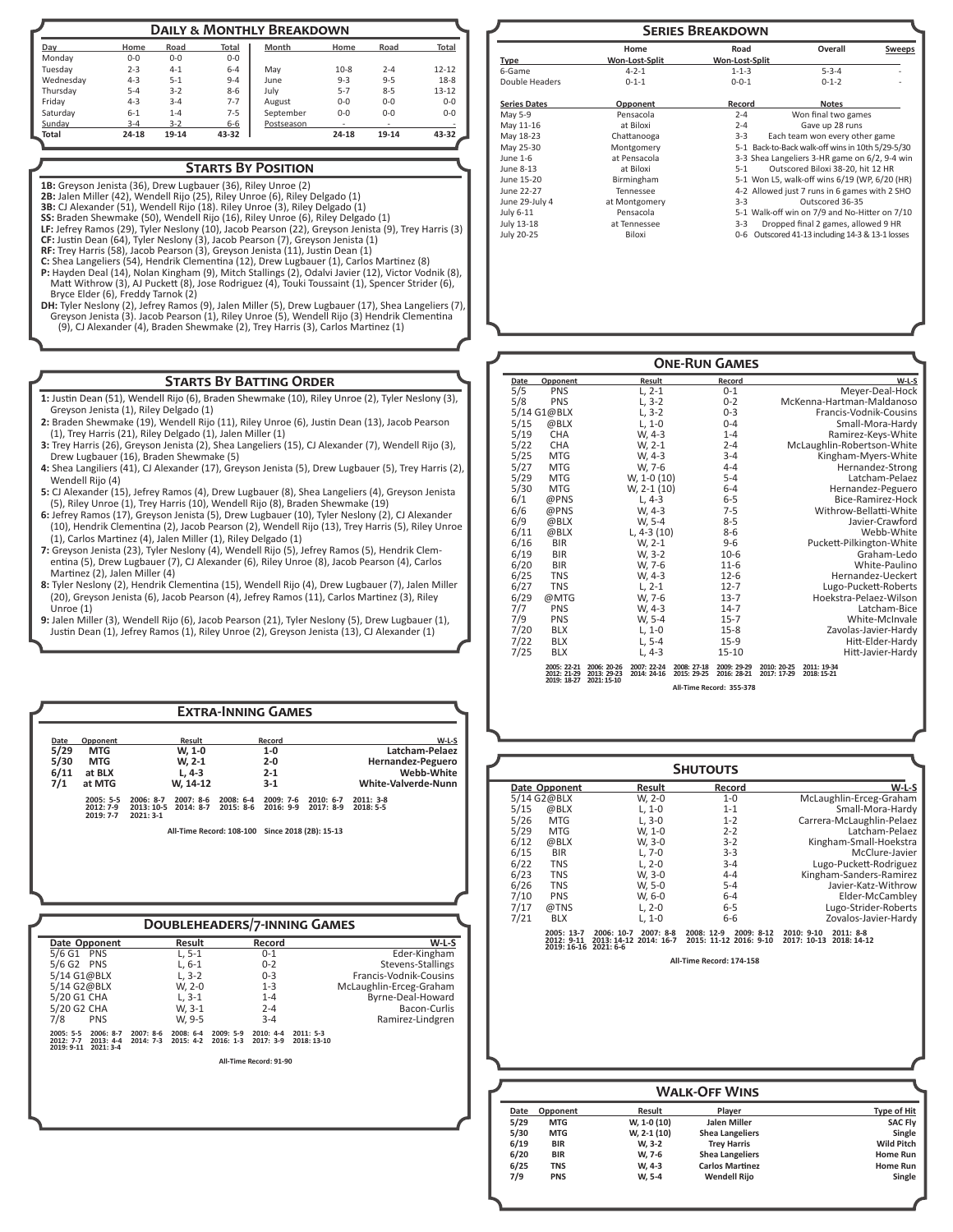|             | <b>Opening Day Roster</b><br>Pitchers: (15) Troy Bacon, Hayden Deal, Josh Graham, Matt Hartman, Jake Higgin-<br>botham, Kurt Hoekstra, Odalvi Javier, Nolan Kingham, Sean McLaughlin, Luis Mora,<br>Mitch Stallings, Victor Vodnik, Brandon White, Brooks Wilson, Matt Withrow<br>Catchers: (3) Hendrik Clementina, Shea Langeliers, Drew Lugbauer<br>Infielders: (5) CJ Alexander, Greyson Jenista, Jalen Miller, Braden Shewmake<br>Outfielders: (5) Justin Dean, Trey Harris, Tyler Neslony, Jacob Pearson, Jefrey Ramos |  |
|-------------|-----------------------------------------------------------------------------------------------------------------------------------------------------------------------------------------------------------------------------------------------------------------------------------------------------------------------------------------------------------------------------------------------------------------------------------------------------------------------------------------------------------------------------|--|
| <u>May</u>  |                                                                                                                                                                                                                                                                                                                                                                                                                                                                                                                             |  |
| 4           | Opening Day Roster Announced                                                                                                                                                                                                                                                                                                                                                                                                                                                                                                |  |
| 11          | RHP Will Latchum added to active roster from development list                                                                                                                                                                                                                                                                                                                                                                                                                                                               |  |
| 11<br>11    | LHP Jake Higginbotham placed on the 7-day Injured List (retrl to 5/8)<br>OF Garrison Schwartz transferred to A+ Rome from M-Braves develop-<br>ment list                                                                                                                                                                                                                                                                                                                                                                    |  |
| 18          | LHP Mitch Stallings transferred to High-A Rome                                                                                                                                                                                                                                                                                                                                                                                                                                                                              |  |
| 18          | RHP AJ Puckett transferred to Mississippi from High-A Rome                                                                                                                                                                                                                                                                                                                                                                                                                                                                  |  |
| 18          | RHP Emmanuel Ramirez signed to MiLB Contract                                                                                                                                                                                                                                                                                                                                                                                                                                                                                |  |
| 18<br>18    | LHP Chris Nunn signed to MiLB Contract<br>RHP Kurt Hoekstra placed on the Developmental List                                                                                                                                                                                                                                                                                                                                                                                                                                |  |
| 18          | RHP Matt Hartman placed on the Development List                                                                                                                                                                                                                                                                                                                                                                                                                                                                             |  |
| 18          | OF Jefrey Ramos placed on the Development List                                                                                                                                                                                                                                                                                                                                                                                                                                                                              |  |
| 18          | INF Riley Unroe transferred to Mississippi from Triple-A Gwinnett                                                                                                                                                                                                                                                                                                                                                                                                                                                           |  |
| 25          | RHP Daysbel Hernandez transferred to Mississippi from Triple-A Gwinnett                                                                                                                                                                                                                                                                                                                                                                                                                                                     |  |
| 25          | OF Jefrey Ramos reinstated from the Development List                                                                                                                                                                                                                                                                                                                                                                                                                                                                        |  |
| 25          | OF Tyler Neslony placed on the Development List                                                                                                                                                                                                                                                                                                                                                                                                                                                                             |  |
| 25<br>25    | RHP Luis Mora placed on the Development List<br>RHP Matt Hartman reinstated from the Development List and transferred                                                                                                                                                                                                                                                                                                                                                                                                       |  |
|             | to High-A Rome                                                                                                                                                                                                                                                                                                                                                                                                                                                                                                              |  |
| 29          | RHP Victor Vodnik placed on the 7-day Injured List (retro to 5/28)                                                                                                                                                                                                                                                                                                                                                                                                                                                          |  |
| 29          | RHP Jose Rodríguez transferred to Mississippi from Triple-A Gwinnett                                                                                                                                                                                                                                                                                                                                                                                                                                                        |  |
| <b>JUNE</b> |                                                                                                                                                                                                                                                                                                                                                                                                                                                                                                                             |  |
| 1           | RHP Luis Mora reinstated from the Developmental List and transferred to                                                                                                                                                                                                                                                                                                                                                                                                                                                     |  |
|             | High-A Rome                                                                                                                                                                                                                                                                                                                                                                                                                                                                                                                 |  |
| 7           | RHP Emmanuel Ramirez placed on the Development List                                                                                                                                                                                                                                                                                                                                                                                                                                                                         |  |
| 8           | RHP Kurt Hoekstra reinstated from the Development List                                                                                                                                                                                                                                                                                                                                                                                                                                                                      |  |
| 11          | Manager Wyatt Toregas resigns                                                                                                                                                                                                                                                                                                                                                                                                                                                                                               |  |
| 15          | RHP Will Latcham placed on the Developmental List                                                                                                                                                                                                                                                                                                                                                                                                                                                                           |  |
| 15<br>17    | RHP Emmanuel Ramirez reinstated from the Developmental List<br>INF Riley Unroe placed on the 7-day Injured List                                                                                                                                                                                                                                                                                                                                                                                                             |  |
| 17          | OF Tyler Neslony reinstated from the Development List                                                                                                                                                                                                                                                                                                                                                                                                                                                                       |  |
| 20          | RHP Touki Toussaint added to roster for MLB Rehab Assignment                                                                                                                                                                                                                                                                                                                                                                                                                                                                |  |
| 22          | RHP Jose Rodriguez transferred to Triple-A Gwinnett from Mississippi                                                                                                                                                                                                                                                                                                                                                                                                                                                        |  |
| 22          | RHP Spencer Strider transferred to Mississippi from High-A Rome                                                                                                                                                                                                                                                                                                                                                                                                                                                             |  |
| 22          | RHP Touki Toussaint's MLB Rehab Assignment transferred to Triple-A Gwinnett                                                                                                                                                                                                                                                                                                                                                                                                                                                 |  |
| 22          | RHP Will Latcham reinstated from the Development List                                                                                                                                                                                                                                                                                                                                                                                                                                                                       |  |
| 22          | RHP Sean McLaughlin placed on the Development List                                                                                                                                                                                                                                                                                                                                                                                                                                                                          |  |
| 23<br>23    | C Carlos Martinez transferred to Mississippi from Triple-A Gwinnett<br>C Hendrik Clementina placed on the Temporary Inactive List                                                                                                                                                                                                                                                                                                                                                                                           |  |
| 26          | RHP Josh Graham placed on the 7-day Injured List                                                                                                                                                                                                                                                                                                                                                                                                                                                                            |  |
| 29          | RHP Sean McLaughlin reinstated from the Development List                                                                                                                                                                                                                                                                                                                                                                                                                                                                    |  |
| 29          | RHP Nolan Kingham transferred to Triple-A Gwinnett                                                                                                                                                                                                                                                                                                                                                                                                                                                                          |  |
| 29          | RHP Bryce Elder transferred to Mississippi from High-A Rome                                                                                                                                                                                                                                                                                                                                                                                                                                                                 |  |
| <u>JULY</u> |                                                                                                                                                                                                                                                                                                                                                                                                                                                                                                                             |  |
| 6           | C Hendrik Clementina reinstated from Temp. Inactive List - placed on Dev. List.                                                                                                                                                                                                                                                                                                                                                                                                                                             |  |
| 9           | RHP Victor Vodnik reinstated from the 7-day Injured List                                                                                                                                                                                                                                                                                                                                                                                                                                                                    |  |
| 9           | RHP AJ Puckett transferred from Mississippi to High-A Rome                                                                                                                                                                                                                                                                                                                                                                                                                                                                  |  |
| 10          | LHP Chris Nunn released by the Atlanta Braves organization                                                                                                                                                                                                                                                                                                                                                                                                                                                                  |  |
| 12<br>13    | OF Tyler Neslony traded to Chicago White Sox organization<br>RHP Indigo Diaz transferred to Mississippi from High-A Rome                                                                                                                                                                                                                                                                                                                                                                                                    |  |
| 13          | C Hendrik Clementina reinstated from the Development List                                                                                                                                                                                                                                                                                                                                                                                                                                                                   |  |
| 13          | RHP Kurt Hoekstra placed on the 7-day Injured List                                                                                                                                                                                                                                                                                                                                                                                                                                                                          |  |
| 14          | OF Jefrey Ramos placed on the 7-day Injured List                                                                                                                                                                                                                                                                                                                                                                                                                                                                            |  |
| 14          | INF Riley Unroe reinstated from the Injured List                                                                                                                                                                                                                                                                                                                                                                                                                                                                            |  |
| 20          | RHP Freddy Tarnok transferred to Mississippi from High-A Rome                                                                                                                                                                                                                                                                                                                                                                                                                                                               |  |
| 23          | INF Riley Unroe placed on the 7-day Injured List                                                                                                                                                                                                                                                                                                                                                                                                                                                                            |  |
| 24          | INF Riley Delgado transferred to Mississippi from High-A Rome                                                                                                                                                                                                                                                                                                                                                                                                                                                               |  |

26 C Carlos Martinez placed on the Development List OF Jefrey Ramos reinstated from the 7-day Injured List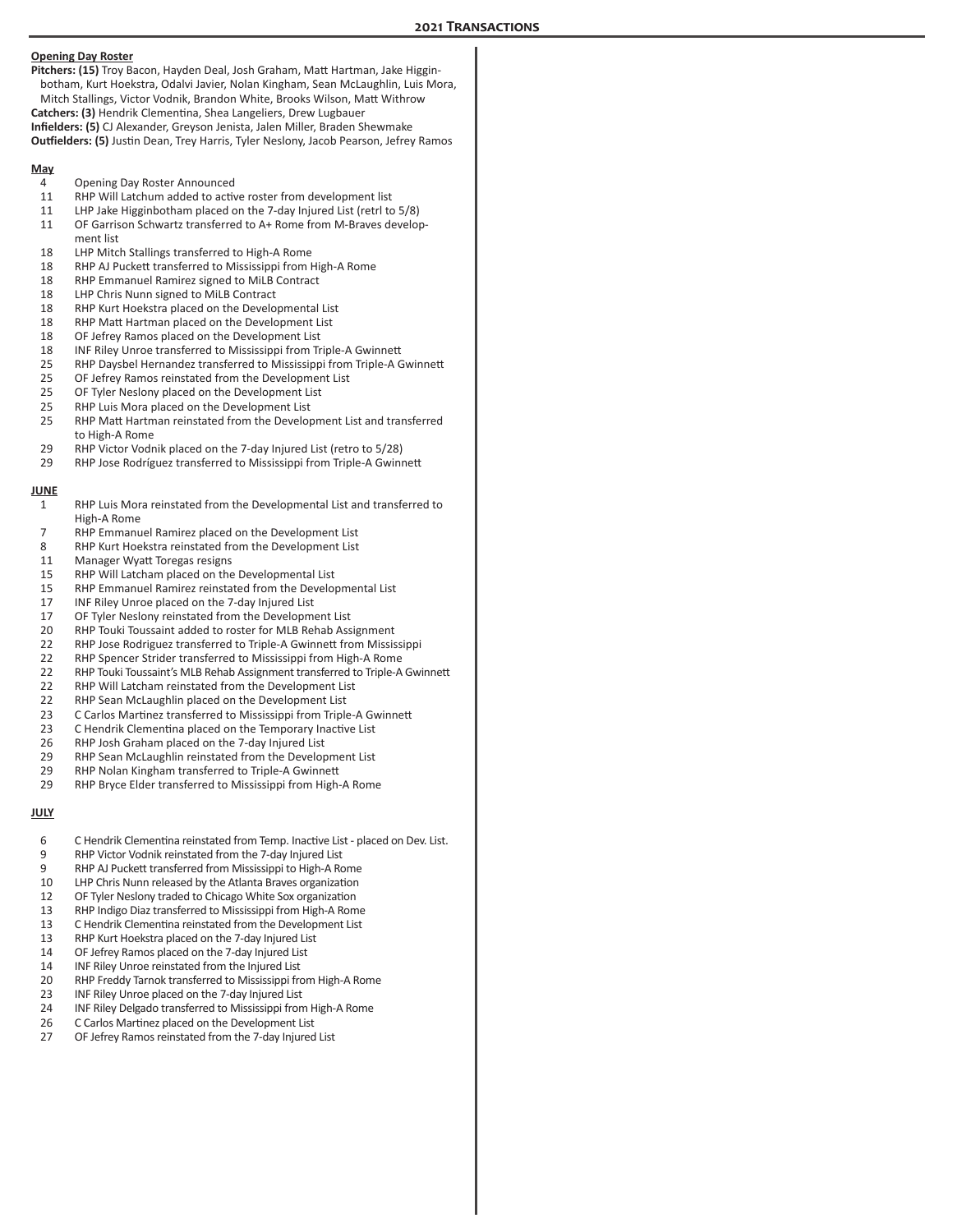| Date        | Opp.          | Result             | $W-L-S$                                                              | Att.           | <b>TOG</b>         | Pos.        | $+/-$                         | Date | Opp.       | Result    | $W-L-S$                                                               | Att.  | <b>TOG</b> | Pos.  | <u>+/-</u>               |
|-------------|---------------|--------------------|----------------------------------------------------------------------|----------------|--------------------|-------------|-------------------------------|------|------------|-----------|-----------------------------------------------------------------------|-------|------------|-------|--------------------------|
| 5/5         | <b>PNS</b>    | $L, 2-1$           | Meyer-Deal-Hock                                                      | 2.307          | 2:25               | T-2nd       | $-1.0$                        | 7/13 | @TNS       | W, 11-4   | Deal-Chalmers                                                         | 4,934 | 2:54       | 1st   | $+3.0$                   |
| 5/6 G1 PNS  |               | $L, 5-1$           | Eder-Kingham                                                         | $\blacksquare$ | 2:19               | T-3rd       | $-1.5$                        | 7/14 | @TNS       | W, 5-3    | Javier-Assad-Hernandez                                                | 3,466 | 3:12       | 1st   | $+4.0$                   |
| 5/6 G2 PNS  |               | $L, 6-1$           | <b>Stevens-Stallings</b>                                             | 1,909          | 2:39               | 4th         | $-3.0$                        | 7/15 | @TNS       | $L, 10-2$ | Hudson-Vodnik                                                         | 5,125 | 3:26       | 1st   | $+3.0$                   |
| 5/7         | <b>PNS</b>    |                    | L, 3-2 McKenna-Hartman-Maldanado2,299                                |                | 3:17               | 4th         | $-4.0$                        | 7/16 | @TNS       | W, 6-4    | Elder-Sanders                                                         | 6,932 | 2:46       | 1st   | $+4.0$                   |
| 5/8         | <b>PNS</b>    | W, 5-2             | Bacon-Lindgren                                                       | 2,608          | 2:40               | T-3rd       | $-3.0$                        | 7/17 | @TNS       | $L, 2-0$  | Lugo-Strider-Roberts                                                  | 6,669 | 2:23       | 1st   | $+4.0$                   |
| 5/9         | <b>PNS</b>    | W, 6-2 (7)         | Hoekstra-Stewart                                                     | 1,706          | 2:31               | 3rd         | $-2.0$                        | 7/18 | @TNS       | $L, 6-3$  | Gamez-Ramirez-Ueckert                                                 | 3,595 | 2:36       | 1st   | $+4.0$                   |
| 5/12        | at BLX        | W, 6-3             | Kingham-Zavalos-White                                                | 1,109          | 3:09               | T-2nd       | $-1.5$                        | 7/20 | <b>BLX</b> | $L, 1-0$  | Zovalos-Javier-Hardy                                                  | 1,696 | 2:19       | 1st   | $+4.0$                   |
| 5/13        | at BLX        | $L, 7-5$           | Hardy-Latchum-Cousins                                                | 2,101          | 2:55               | T-2nd       | $-1.5$                        | 7/21 | <b>BLX</b> | $L, 14-3$ | Derby-Vodnik                                                          | 2,015 | 3:45       | 1st   | $+3.0$                   |
|             | 5/14G1at BLX  | $L, 3-2$           | Francis-Vodnik-Cousins                                               | $\blacksquare$ | 2:07               | 3rd         | $-2.0$                        | 7/22 | <b>BLX</b> | $L, 5-4$  | Hitt-Elder-Hardy                                                      | 3,009 | 2:46       | 1st   | $+3.0$                   |
|             | 5/14G2 at BLX | W, 2-0             | McLaughlin-Erceg-Graham                                              | 2,889          | 2:38               | 3rd         | $-2.0$                        | 7/23 | <b>BLX</b> | $L, 4-2$  | Webb-White-Vennaro                                                    | 2,451 | 2:33       | 1st   | $+2.0$                   |
| 5/15        | at BLX        | $L, 1-0$           | Small-Javier-Hardy                                                   | 3,482          | 2:42               | $T-3rd$     | $-2.0$                        | 7/24 | <b>BLX</b> | $L, 13-1$ | Castillo-Strider                                                      | 3,139 | 3:18       | 1st   | $+1.0$                   |
| 5/16        | at BLX        | L, 14-10           | Hintzen-Stallings                                                    | 2,257          | 3:44               | 4th         | $-2.0$                        | 7/25 | <b>BLX</b> | L, 4-3    | <b>Hitt-Javier-Hardy</b>                                              | 1,849 | 2:51       | T-1st | $\overline{\phantom{a}}$ |
| 5/19        | <b>CHA</b>    | W, 4-3             | Ramirez-Keys-White                                                   | 1,304          | 2:19               | T-2nd       | $-1.5$                        | 7/27 | @PNS       | W, 9-3    | Withrow-Nardi                                                         | 3,456 | 3:08       | 1st   | $+1.0$                   |
| 5/20G1CHA   |               | $L, 3-1$           | <b>Byrne-Deal-Howard</b>                                             |                | 1:59               | 3rd         | $-2.0$                        | 7/28 | @PNS       | W, 5-2    | Elder-Roberson                                                        | 4,101 | 2:14       | 1st   | $+0.5$                   |
| 5/20G2CHA   |               | W, 3-1             | <b>Bacon-Curlis</b>                                                  | 2,237          | 2:00               | T-3rd       | $-2.0$                        | 7/29 | @PNS       | W, 5-1    | Tarnok-McCambley                                                      | 4,877 | 2:48       | 1st   | $+1.5$                   |
| 5/21        | <b>CHA</b>    |                    | Olson-Nunn-Diaz                                                      | 2,616          | 2:45               | 4th         | $-3.0$                        |      |            |           |                                                                       |       |            |       |                          |
|             | CHA           | $L, 4-1$           |                                                                      |                |                    |             | $-3.0$                        |      |            |           | Home: 5-7 - Road: 8-5 - Overall: 13-12 - Home Att: 28,100   2,342 AVG |       |            |       |                          |
| 5/22        |               | W, 2-1             | McLaughlin-Robertson-White 4,027                                     |                | 2:43               | T-3rd       |                               | JULY |            |           |                                                                       |       |            |       |                          |
| 5/23        | <b>CHA</b>    | L, 10-5            | Wynne-Puckett                                                        | 1,597          | 3:15               | 4th         | $-4.0$                        |      |            |           |                                                                       |       |            |       |                          |
| 5/25        | <b>MTG</b>    | W, 4-3             | Kingham-Myers-White                                                  | 1,597          | 2:40               | T-2nd       | $-4.0$                        |      |            |           |                                                                       |       |            |       |                          |
| 5/26        | <b>MTG</b>    | $L, 3-0$           | Carrera-McLaughlin-Pelaez                                            | 1,433          | 3:14               | T-3rd       | $-5.0$                        |      |            |           |                                                                       |       |            |       |                          |
| 5/27        | <b>MTG</b>    | W, 7-6             | <b>Hernandez-Strong</b>                                              | 2,238          | 3:08               | T-2nd       | $-4.0$                        |      |            |           |                                                                       |       |            |       |                          |
| 5/28        | <b>MTG</b>    | W, 10-6            | Javier-Baz                                                           | 2,257          | 2:55               | 2nd         | $-4.0$                        |      |            |           |                                                                       |       |            |       |                          |
| 5/29        | <b>MTG</b>    | W, 1-0 (10)        | Latcham-Pelaez                                                       | 3,777          | 2:59               | 2nd         | $-3.0$                        |      |            |           |                                                                       |       |            |       |                          |
| 5/30        | <b>MTG</b>    | W, 2-1 (10)        | Hernandez-Peguero                                                    | 3,511          | 2:59               | 2nd         | $-3.0$                        |      |            |           |                                                                       |       |            |       |                          |
| <b>MAY</b>  |               |                    | Home: 10-8 - Road: 2-4 - Overall: 12-12 - Avg Home Att: 2,339        |                |                    | T-7th       |                               |      |            |           |                                                                       |       |            |       |                          |
|             |               |                    |                                                                      |                |                    |             |                               |      |            |           |                                                                       |       |            |       |                          |
| Date<br>6/1 | Opp.<br>@PNS  | Result<br>$L, 4-3$ | $W-L-S$<br>Bice-Ramirez-Hock                                         | Att.<br>3,209  | <b>TOG</b><br>2:47 | Pos.<br>2nd | <u>+/-</u><br>$-4.0$          |      |            |           |                                                                       |       |            |       |                          |
|             |               |                    |                                                                      |                |                    |             |                               |      |            |           |                                                                       |       |            |       |                          |
| 6/2         | @PNS          | W, 9-4             | Deal-Leibrandt                                                       | 4,109          | 3:04               | 2nd         | $-3.0$                        |      |            |           |                                                                       |       |            |       |                          |
| 6/3         | @PNS          | W, 5-2             | Javier-Lindgren                                                      | 4,555          | 2:47               | 2nd         | $-2.0$                        |      |            |           |                                                                       |       |            |       |                          |
| 6/4         | @PNS          | $L, 4-1$           | Stewart-Nunn-Hock                                                    | 5,038          | 2:50               | 2nd         | $-3.0$                        |      |            |           |                                                                       |       |            |       |                          |
| 6/5         | @PNS          | $L, 4-1$           | Meyer-Rodriguez-McKenna                                              | 5,038          | 2:15               | 2nd         | $-4.0$                        |      |            |           |                                                                       |       |            |       |                          |
| 6/6         | @PNS          | W, 4-3             | Withrow-Bellatti-White                                               | 4,109          | 2:41               | 2nd         | $-3.0$                        |      |            |           |                                                                       |       |            |       |                          |
| 6/8         | @BLX          | W, 10-6            | Hoekstra-Zavolas                                                     | 1,659          | 3:28               | 2nd         | $-3.0$                        |      |            |           |                                                                       |       |            |       |                          |
| 6/9         | @BLX          | W, 5-4             | Javier-Crawford                                                      | 1,469          | 2:38               | 2nd         | $-2.0$                        |      |            |           |                                                                       |       |            |       |                          |
| 6/10        | @BLX          | W, 6-4             | McLaughlin-Erceg-White                                               | 2,621          | 2:48               | 2nd         | $-2.0$                        |      |            |           |                                                                       |       |            |       |                          |
| 6/11        | @BLX          | L, 4-3 $(10)$      | Webb-White                                                           | 2,805          | 2:39               | 2nd         | $-2.0$                        |      |            |           |                                                                       |       |            |       |                          |
| 6/12        | @BLX          | W, 3-0             | Kingham-Small-Hoekstra                                               | 2,954          | 2:23               | 2nd         | $-1.0$                        |      |            |           |                                                                       |       |            |       |                          |
| 6/13        | @BLX          | W, $11-2(7)$       | Wilson-Zavolas                                                       | 1,702          | 2:48               | 2nd         | $-1.0$                        |      |            |           |                                                                       |       |            |       |                          |
| 6/15        | BIR           | L, 7-0             | <b>McClure-Javier</b>                                                | 1,512          | 2:51               | 2nd         | $-2.0$                        |      |            |           |                                                                       |       |            |       |                          |
| 6/16        | <b>BIR</b>    | W, 2-1             | Puckett-Pilkington-White                                             | 1,913          | 2:13               | 2nd         | $-1.0$                        |      |            |           |                                                                       |       |            |       |                          |
| 6/17        | <b>BIR</b>    | W, 7-1             | Rodriguez-Battenfield                                                | 3,005          | 2:33               | 2nd         | $-1.0$                        |      |            |           |                                                                       |       |            |       |                          |
| 6/18        | <b>BIR</b>    | W, 8-4             | Kingham-Vargas                                                       | 2,414          | 2:47               | 2nd         | $-0.5$                        |      |            |           |                                                                       |       |            |       |                          |
| 6/19        | <b>BIR</b>    | W, 3-2             | Graham-Ledo                                                          | 2,811 2:53     |                    | 2nd         | $-1.0$                        |      |            |           |                                                                       |       |            |       |                          |
| 6/20        | <b>BIR</b>    | W, 7-6             | White-Paulino                                                        | 2,052 3:27     |                    | 2nd         | $-1.0$                        |      |            |           |                                                                       |       |            |       |                          |
| 6/22        | <b>TNS</b>    | $L, 2-0$           | Lugo-Puckett-Rodriguez                                               | 1,728          | 2:59               | 2nd         | $-2.0$                        |      |            |           |                                                                       |       |            |       |                          |
| 6/23        | <b>TNS</b>    | W, 3-0             | Kingham-Sanders-Ramirez                                              | 1,888          | 2:42               | 2nd         | $-1.0$                        |      |            |           |                                                                       |       |            |       |                          |
| 6/24        | <b>TNS</b>    | W, 6-2             | Wilson-Uelmen                                                        | 2,216          | 2:41               | $T-1st$     | --                            |      |            |           |                                                                       |       |            |       |                          |
| 6/25        | <b>TNS</b>    | W, 4-3             | Hernandez-Ueckert                                                    | 2,898          | 2:54               | $T-1st$     | --                            |      |            |           |                                                                       |       |            |       |                          |
| 6/26        | <b>TNS</b>    | W, 5-0             | Javier-Katz-Withrow                                                  | 2,834          | 2:38               | 1st         | $+1.0$                        |      |            |           |                                                                       |       |            |       |                          |
| 6/27        | <b>TNS</b>    |                    | Lugo-Puckett-Roberts                                                 | 1,474          | 2:49               |             | $+1.0$                        |      |            |           |                                                                       |       |            |       |                          |
|             |               | L, 2-1             |                                                                      |                |                    | 1st         |                               |      |            |           |                                                                       |       |            |       |                          |
| 6/29        |               | @MTG W, 7-6        | Hoekstra-Pelaez-Wilson                                               | 2,287          | 3:17               | 1st         | $+1.0$                        |      |            |           |                                                                       |       |            |       |                          |
| 6/30        | @MTG L, 6-3   |                    | Myers-Strider-Valverde                                               | 2,025          | 3:04               | $T-1st$     | $\overline{\phantom{a}}$      |      |            |           |                                                                       |       |            |       |                          |
| <b>JUNE</b> |               |                    | Home: 9-3 - Road: 9-5 - Overall: 18-8 - Home Att: 26,745   2,229 AVG |                |                    |             |                               |      |            |           |                                                                       |       |            |       |                          |
|             |               |                    |                                                                      |                |                    |             |                               |      |            |           |                                                                       |       |            |       |                          |
| 7/1         |               | @MTG W, 14-12      | White-Valverde-Nunn                                                  | 3,125 4:13     |                    | 1st         | $+1.0$                        |      |            |           |                                                                       |       |            |       |                          |
| 7/2         | @MTG L, 3-1   |                    | Pelaez-Javier-Muller                                                 | 2,069          | 2:25 (:47) T-1st   |             | $\qquad \qquad -$             |      |            |           |                                                                       |       |            |       |                          |
| 7/3         | @MTG L, 7-4   |                    | Brink-Puckett-Miller                                                 | 5,369          | 3:10               | 2nd         | $-1.0$                        |      |            |           |                                                                       |       |            |       |                          |
| 7/4         |               | @MTG W, 6-2        | Elder-De Horta                                                       | 7,253          | 2:49               | 2nd         | $-1.0$                        |      |            |           |                                                                       |       |            |       |                          |
| 7/6         | <b>PNS</b>    | W, 8-1             | Strider-Cabrera                                                      | 1,422          | 3:02               | $T-1st$     | $\qquad \qquad \qquad \qquad$ |      |            |           |                                                                       |       |            |       |                          |
| 7/7         | <b>PNS</b>    | W, 4-3             | Latcham-Bice                                                         | 1,970          | 2:40 (:30) 1st     |             | $+1.0$                        |      |            |           |                                                                       |       |            |       |                          |
| 7/8         | <b>PNS</b>    | W, 9-5 (7)         | Ramirez-Lindgren                                                     | 2,221 2:13     |                    | 1st         | $+2.0$                        |      |            |           |                                                                       |       |            |       |                          |
| 7/9         | <b>PNS</b>    |                    | White-McInvale                                                       |                | 2:55               |             | $+3.0$                        |      |            |           |                                                                       |       |            |       |                          |
|             |               | W, 5-4             |                                                                      | 3,107          |                    | 1st         |                               |      |            |           |                                                                       |       |            |       |                          |
| 7/10        | <b>PNS</b>    | W, 6-0             | <b>Elder-McCambley</b>                                               | 3,808          | 2:48               | 1st         | $+4.0$                        |      |            |           |                                                                       |       |            |       |                          |
| 7/11        | <b>PNS</b>    | L, 10-4            | Cabrera-Strider                                                      | 1,413 2:53     |                    | 1st         | $+3.0$                        |      |            |           |                                                                       |       |            |       |                          |
|             |               |                    |                                                                      |                |                    |             |                               |      |            |           |                                                                       |       |            |       |                          |
|             |               |                    |                                                                      |                |                    |             |                               |      |            |           |                                                                       |       |            |       |                          |